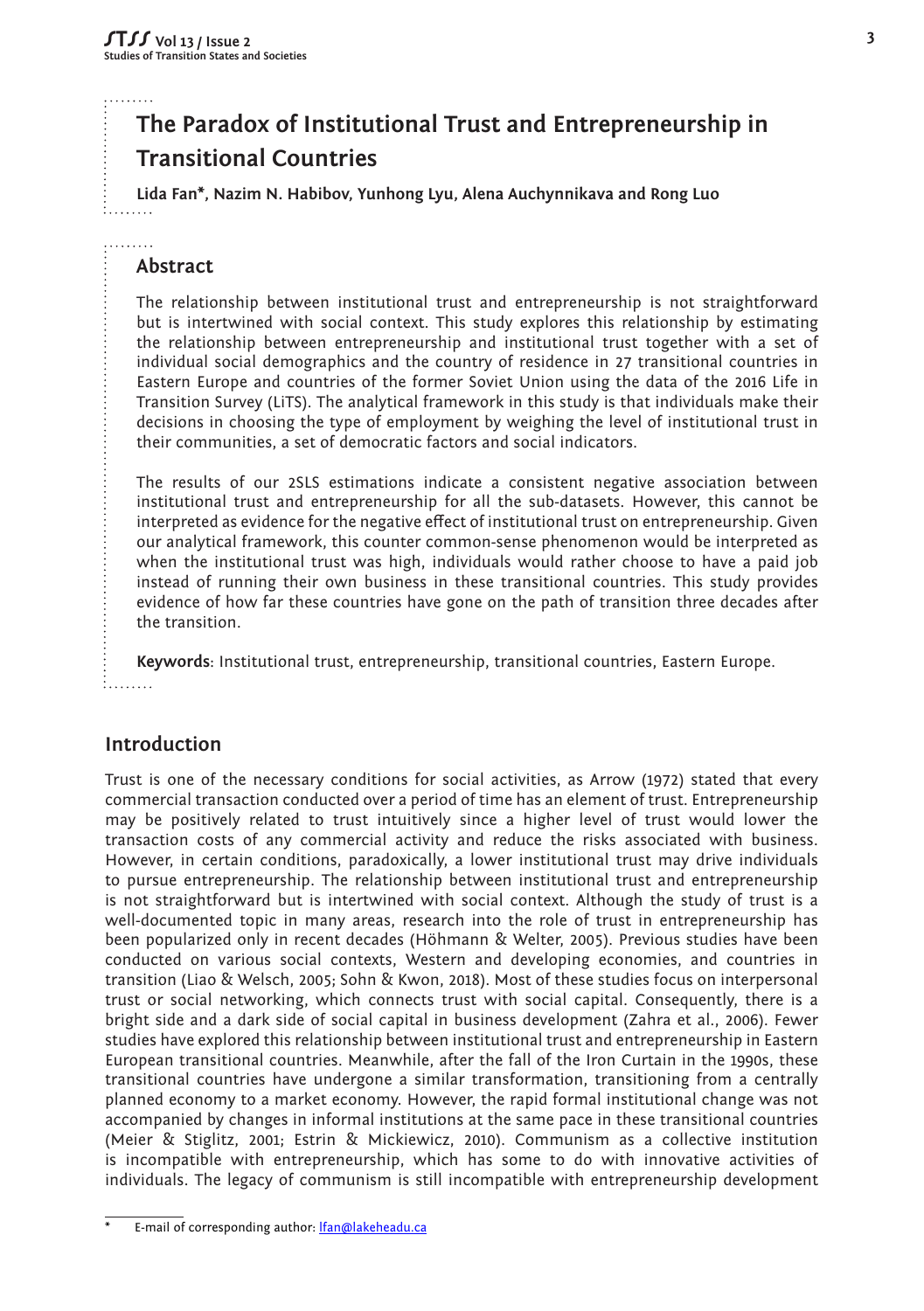and a huge barrier, although it is not because of the lagging economy, industrial development, the accumulation of physical capital or even human capital. The fundamental obstacle is the social attitudes formed in the communist time (Schwartz & Bardi, 1997), whose distrust and social attitudes have extended into transition time (Estrin & Mickiewicz, 2010). Lower social and institutional trust, among many other issues, are both a consequence of the malfunction of social arrangements and a cause for lower levels of productivity in social transactions. Understanding the role of institutional trust in entrepreneurship would help understand the mechanism to improve innovative actives in entrepreneurship and the social setting for individuals to live and work. Reconstruction of institutional trust is essential to the success of the transition. Understanding the relationship between social trust and entrepreneurship would help identify the conditions for small private businesses to thrive during their transition to a market economy.

The focus of this study is the relationship between institutional trust and entrepreneurship in 28 transitional countries in Eastern Europe and countries of the former Soviet Union using the data of the 2016 Life in Transition Survey (LiTS). Exploring the role of institutional trust would help provide evidence of how far these countries have gone on the road of transition, especially the comparison between the former Soviet Union countries and other transitional Eastern European countries. Specifically, our research inquiry is formulated into two interrelated questions:

- 1. Does institutional trust affect the decision to be an entrepreneur in the former Soviet countries and other Eastern European transitional countries?
- 2. Are there any differences between these two groups of countries regarding the above relationship? What are the implications for these differences?

The following sections are organized as follows: the section following this introduction discusses the theoretical framework; Section 3 describes the data and methods; Section 4 discusses the results, and the last section summarizes findings and discusses issues for further study.

# **Theoretical Framework**

To begin with, we need to specify two essential concepts in this study: institutional trust and entrepreneur. First, it is difficult to reach a consensus on the concept of trust, as it is subjective, and its meaning depends on where we use it (Lewicki & Bunker, 1996; Zucker, 1986). Specifically, this study focuses on peoples' trust in ministers, parliament, and legal systems in the respondents' sampling unit (community). The concept of institutional trust often refers to the trust of political systems, legal or economic systems, and other informal regulations (Williamson, 1993; Welter, 2012).

Second, theoretically, entrepreneurs and self-employed people are different concepts. The term 'entrepreneur' first appeared in French dictionaries three hundred years ago with an adventurer component and often refers to people engaged in innovation and new business development. Being self-employed refers to people involved in routine work on their own (Navale, 2013; Carlen, 2016). However, owing to vague distinctions in practice, surveys typically do not distinguish these two concepts (Henrekson & Sanandaji, 2014). The questionnaire in the Life in Transition Survey did not differentiate these two concepts and used the phrase "set up a business" instead. So, the actual meaning of entrepreneur in this study is to "set up a business."

As mentioned earlier, any activity performed by more than one person relies on trust among the people engaged in the activity. A higher level of social trust would also support a higher level of welfare (Bjørnskov & Svendsen, 2013). Kenneth Arrow (1972) saw the lack of mutual confidence as the source of much of the economic backwardness in the world. Arrow's statement explains the lower efficiency experienced in many transitional countries in all sectors. It also means that trust among people and between people and institutions would benefit both entrepreneurship and paid employment. However, this idea may not explain the behaviour of an individual in his or her choice to either work for others or work for themselves. Kwon and Sohn (2021) pointed out that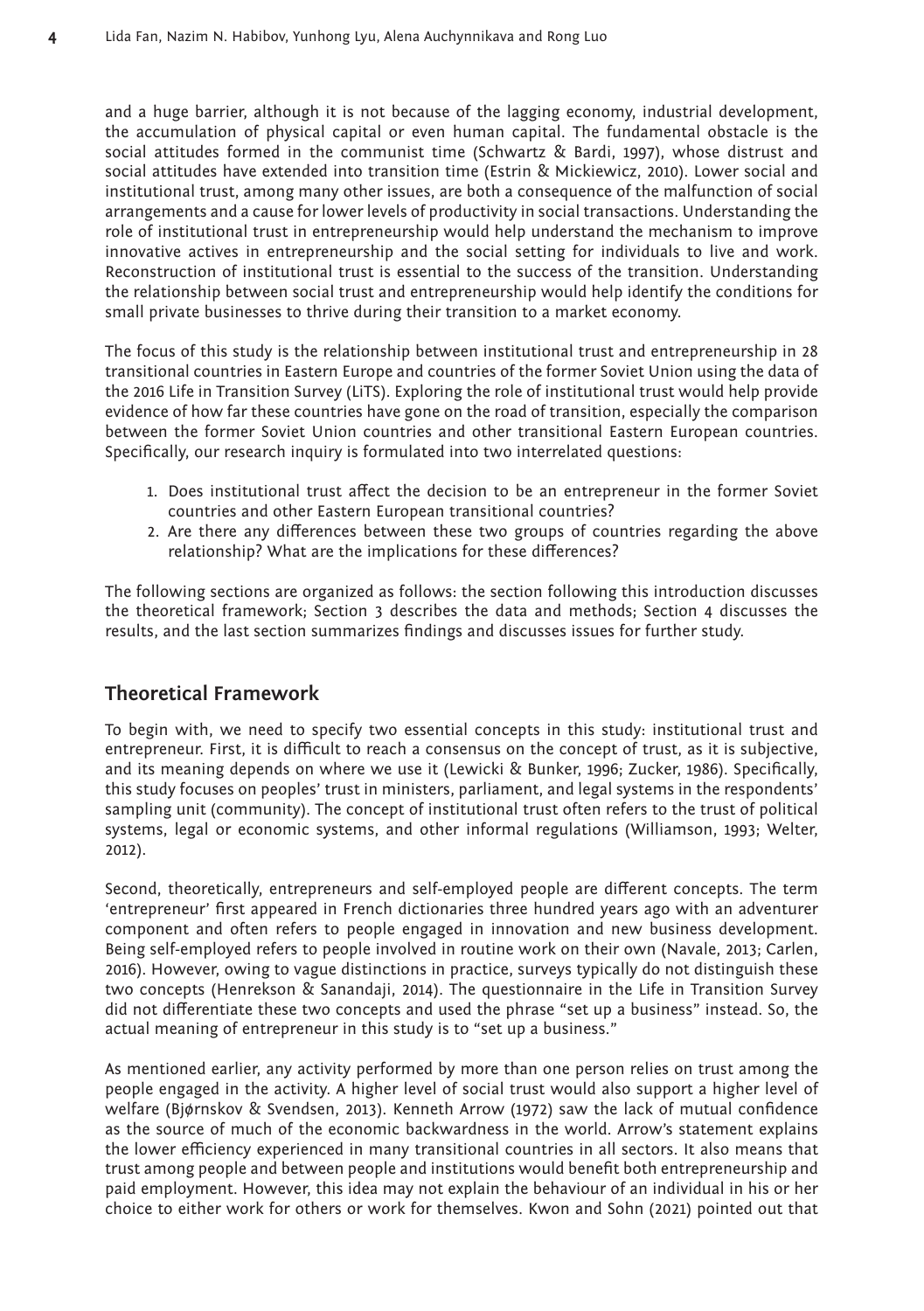entrepreneurship exists in an equilibrium of business opportunities and employment opportunities in firms. They pointed out a missing aspect of the current research on whether a lack of trust leads to a particular employment type. This issue is especially relevant to the countries in transition.

For a theoretical framework about entrepreneurship, different levels of factors are involved: the totality of places or countries, the government policies, and the individuals' decision making.

First, the issue of place. In reviewing the research on contexts in entrepreneurship in the last decades, Welter and Becker (2020) identified a trend of increasing attention paid to the study of geographic locations or places. Narratives, collective memories, the influence of the past built environments of entrepreneurship. However, as they stated, the complexity of how "where" is intertwined with "when" remains underexplored and undertheorized. Places bear the totality of economic, social, cultural, historical, and geopolitical complexity to define the settings in which entrepreneurs work. Places are not mobile, but the totality of places is dynamic within the time dimension. Many empirical studies, such as Fritsch and Wyrwich (2014) and Fritsch, Pylak, and Wyrwich (2021), provided evidence of persistent historical influences on entrepreneurship in different transition counties.

Second, government policies. Drawing upon the research in different social science disciplines, Shane and Venkataraman (2000) synthesized a well-known framework explaining the mechanism of how organizations and individuals discover, evaluate, and exploit entrepreneurship opportunities. Baker et al. (2005) extended Shane and Venkataraman's framework with an assumption that a country's social context heavily affects how individuals discover, evaluate and exploit entrepreneurship opportunities. More recent studies found that macro-level factors, such as government policies, are a key element contributing to the heterogeneity of conditions for entrepreneurship between transitional countries with a similar past (Smallbone & Welter, 2010). The transitional countries provide interesting cases of how the institutional factors affect individuals' use of entrepreneurial opportunities.

Third, the rational choice of individuals. Many assumptions and hypotheses can be involved in addressing the complexity of entrepreneurship activates. However, given the *units of analysis* in this study as individuals, we need a more basic assumption that is fundamental on which other assumptions are building. This assumption will help explain apparent paradoxes when different assumptions point to varying explanations in the empirical study.

Individuals are facing alternatives in choosing a type of employment. They estimate the payoff to run a business instead of working for alternative sectors, organizations and other private companies with paid incomes. Although running a business may lead to a higher return in the long term (Hamilton 2000; Parker, 2009), individuals would consider the risk of running a business, including uncertainty in the market, their skills and educational background, the regulations, ethics codes, and social connections with government officials. All these conditions are critical for individuals in a country with a communist past. From this perspective, if an individual living in a circumstance where people trust institutions, *ceteris paribus*, they would feel that the risk of running a business would be more manageable than a place with a lower level of trust in the institutions. *Vice versa*, if the individual decides to run a business in a circumstance of lowerlevel trust, they would be concerned about the costs of bribing the officials and dealing with uncertainty and corruption. Consequently, they would hesitate to proceed with the business.

However, running a business is only one of the choices for an individual. An individual also considers the conditions in the workplace to work for other organizations and other people. Suppose we simplify the choices into only two options, entrepreneurship or working for others. In that case, individuals will consider the wages, working conditions, job stability, fairness in promotion, welfare and culture of the organizations, and regulations for protecting the employees. From this perspective, trust in institutions would also help create good conditions for people to work for others, which would reduce the need to open their own businesses. This perspective is in favour of being employed if the level of institutional trust is high.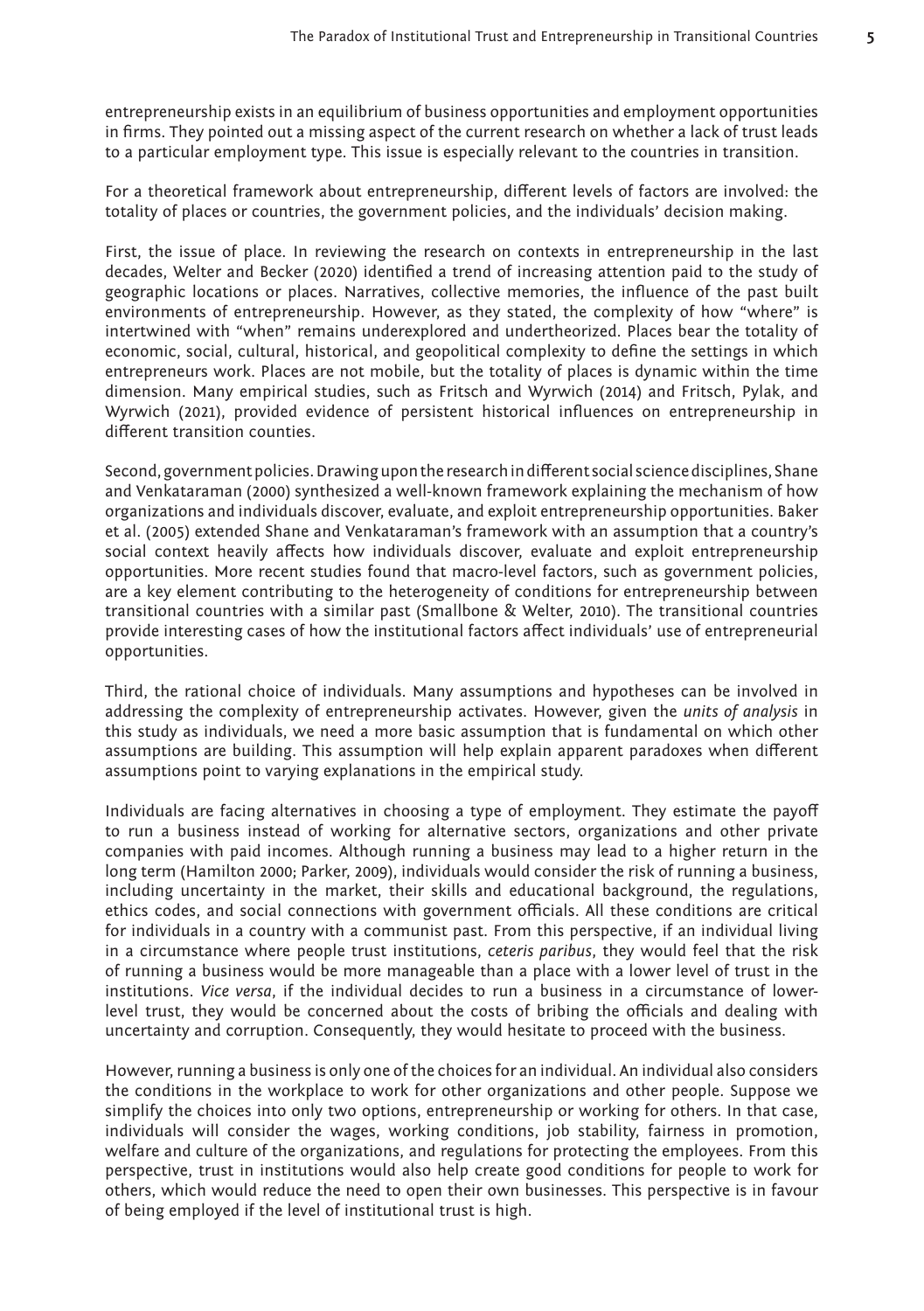In addition, an individual's observed and unobserved personal characteristics are also heavily weighted factors affecting their choice to be an entrepreneur. These characteristics may generally have little to do with trust in institutions. Furthermore, an entrepreneur may pursue his or her career in entrepreneurship for its own sake, if conditions permit. Although working for others may be less risky than running their own business, many other factors would also be considered. They would consider the initial investment both in physical capital and human capital in terms of education and skill training to be an entrepreneur (Lazear, 2005), and employment compensation plans, workplace safety, earnings, and more importantly for our research interest, whether the employers and the institutions are trustable. Also, the barriers to get paid employment are an issue for many people. These are the types of "push" and "pull" factors that lead people to their self-employment business rather than paid employment, as Clark and Drinkwater's (1998) study indicated. So, an individual chooses a career, either working for others or running their own business by weighing these factors.

The above discussion can be summarized in Figure 1. As diagrammed in Figure 1, individuals make their decisions. These decisions are affected by both the individual's personal characteristics and the social conditions in which the individual lives; One of the decisions is whether to trust the institution, and another decision is the choice of entrepreneurship versus other employment; whether the individual decides to be an entrepreneur depends on a) trust in the institution, b) personal characteristics and c) social and economic contexts in which the individual lives. Given this framework, both a) and b) are observable, and their related indicators are recorded in the Life in Transition Survey in our study. Factor c) is an aggregation of various social and political systems, law and order, and cultural norms for social activities. The inclusion of factor c) has special meaning for our study: How this factor affects an individual's decision in entrepreneurship provides an understanding of how social and economic context affects individuals' lives and exposes their concerns in deciding for employment. The prevalence of corruption inherited from the communist past is an obstacle for people to be employed in public organizations and large private organizations that monopolise the industries.



**Figure 1:** Individual's decision for entrepreneurship *Source:* Authors' own elaboration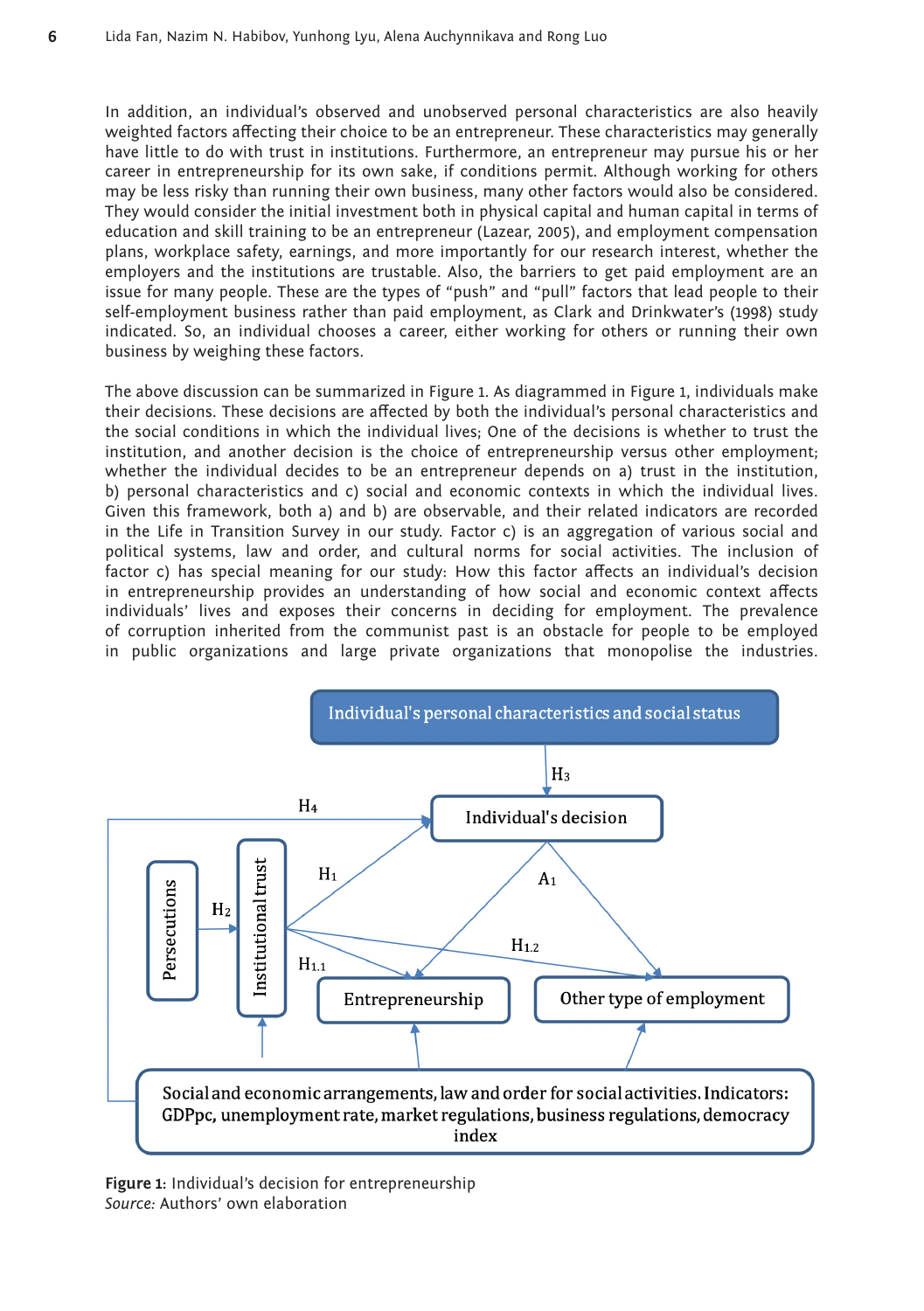Each arrow in the figure can be a hypothesis (H) for testing or an assumption (A) that helps to build this framework:

- $A_i$ : Individuals make their decision to be an entrepreneur or a paid employee by weighing the pros and cons in their given circumstances. This assumption is derived from a more basic hypothesis that individuals maximize their preferences in economic activities. In this study, it is an assumption, not for testing but for building the theoretical framework, that helps explain individuals' decisions.
- $H_i$ : The empirical relationship between institutional trust and an individual's decision to be an entrepreneur is conditional to social contexts. Institutional trust is a necessary condition for individuals to make almost any decision involved with social and economic transactions. When we explain the empirical results, the follow sub-hypotheses would apply:
	- $H_{1,1}$ : Institutional trust is positively associated with entrepreneurship.
	- $H_{1,2}^{+}$ : Institutional trust is positively associated with conditions for all other paid employment.

Although a higher institutional trust can make every activity easier (if both H11 and H12 are both true), empirical results may indicate that institutional trust may be positively or negatively associated with individuals' decisions to be an entrepreneur depending on the combination of circumstances.

- $H_2$ : Individuals' experiences in the past as collective memories, such as persecutions in political movements, affect their trust in political institutions. These experiences may not affect their decisions on entrepreneurship directly but affect such decisions indirectly through affecting their trust in institutions.
- $H_3$ : An individual's demographic factors and social status affect their decision to be an entrepreneur. Obviously, an individual's demographic factors and social status affect the individual's decision to be an entrepreneur. These factors are control variables in this study.
- H<sub>4</sub>: Social and economic arrangements, unemployment rate, market regulations, law, and orders for social activities affect an individual's decision to be an entrepreneur. Although these macro-level factors are necessary conditions for business activities, the statistical relationships between these factors and entrepreneurship are not necessarily straightforward intuitively. One example is the relationship between national business regulations and entrepreneurship: public interest theory suggests a positive relationship, public choice theory anticipates the opposite, while the empirical evidence indicates an inversed U-shaped relationship (Nikolaev, Boudreaux, Palich, 2018).

Given this framework, whether individuals prefer to be entrepreneurs or not may be independent of whether they trust the institutions. However, if we control for individuals' characteristics, we may find explanations. For example, in the scenario that an individual lives in a community of low institutional trust and still chooses to be an entrepreneur, it may mean that this individual understands the unfavourable conditions of running a business but cannot find a satisfactory position of paid employment, so they have to take "the lesser of two evils." If we examine this scenario under the social contexts in which this scenario occurs, we may discover why this scenario occurs. This framework will be used to discuss the implications of the results of our model estimations.

### **Data, Variables, and Methodology**

#### *Data set*

This study uses the Life in Transition Survey (LiTS) III. This survey was conducted jointly by the European Bank and the World Bank in 2016. LiTS was undertaken to understand how socioeconomic changes impact the lives of individuals in transitional countries in Eastern Europe and the former Soviet Union since the collapse of communism in 1989. This survey covers socioeconomic status,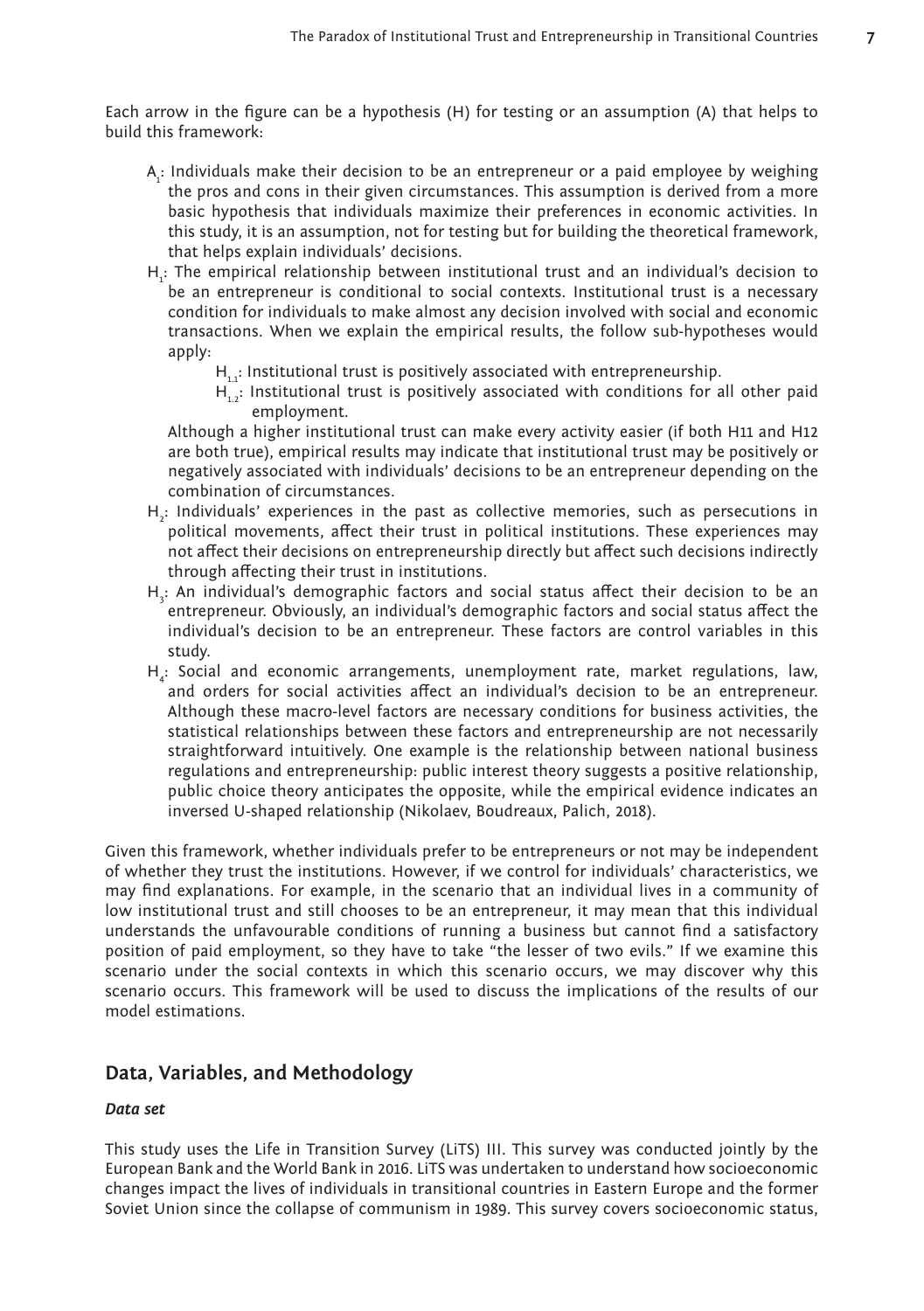attitudes, and perceptions about various economic, political, and social issues, the respondents' well-being, and the impacts of political transition and economic change on their life. LiTS III covered 51,000 households in 34 countries, including 29 transitional countries (EBRD, 2016). This survey allows us to explore the relationship between institutional trust and entrepreneurship in these transitional countries.

Because of the absence of some country-level information for Kosovo and Montenegro, these two countries are not included in this study. The remaining 27 countries are further grouped into the former Soviet Union (FSU) countries and the non-former Soviet Union (Non-FSU) countries. The reason for this breakdown is that there are growing differences between these two groups in economic freedom and political arrangement after the transition. The FSU group (12 countries) includes Armenia, Azerbaijan, Belarus, Georgia, Kazakhstan, Kyrgyz, Moldova, Mongolia, Russia, Tajikistan, Ukraine, and Uzbekistan; The non-FSU group (15 countries) are Albania, Bosnia and Herz, Bulgaria, Croatia, Czech Rep., Estonia, FYR Macedonia, Hungary, Latvia, Lithuania, Poland, Romania, Serbia, Slovak, and Slovenia.

The three Baltic countries, Estonia, Latvia, and Lithuania, were in the Soviet Union. They are classified into the non-FSU group because they are very different from the other FSU countries after the transition. They were the first to join the EU, and their economic freedom is among the most developed Western countries. Mongolia was not in the Soviet Union, but it is classified to the former Soviet Union group for a similar reason.

To explore the patterns of how institutional trust and other social-economic conditions affect individuals' choice of entrepreneurship, estimations are performed on the full data set and four data sub-sets: Males, Females, Former Soviet Union, and non-Former Soviet Union.

#### *Variables*

**Entrepreneurship.** Entrepreneurship is the outcome variable. The LiTS questionnaire asks whether the respondents had the experience to set up a business with four choices: 1 for "Yes, I have set up my current business"; 2 for "Yes, I set up a business in the past, but I am no longer involved in it, or it is no longer operational"; 3 for "Yes, I tried to set up a business and did not succeed (in setting up the business)" and 4 for "No." We recode choice  $1-3 = 1$  and choice  $4 = 0$ . So, Entrepreneurship is a binomial variable, takes the value of 1 if the respondent had the experience of setting up a business regardless of success and takes the value of 0 for no such experience. About 12.4 percent of the respondents had experience of entrepreneurship. Since LiTS does not identify whether the business was an innovative initiative or a routine business, this is a limitation of this study. This can be a limitation of this study. However, Dvouletý's (2018) study indicates that no matter the measure of entrepreneurship or self-employment, the country-level determinants appear in the same direction of impact.

**Institutional Trust.** This is the predictor, the variable of our research interest. In the LITS questionnaire, three items refer to institutional trust: trust in ministers, trust in parliament, and trust in courts. Respondents were asked to rate their trust level for these items using a 5-point Likert scale ranging from "complete distrust" to "complete trust." The variable of Institutional Trust is constructed by adding the rating values of all the three items and calculating the mean of the sampling unit of constructed value. So, this variable represents the institutional trust of the respondent's immediate community. That is why we choose this variable to explore the socioeconomic conditions during transitions.

**Age**. Age is a control variable; it is a continuous variable coded as the actual age of the respondent.

**Female**. Being female is an important predictor for entrepreneurship, especially in developing countries where women's labour participation rates were low compared to those in the developed countries (Acs et al., 2004). We predict a negative relation between Woman and Entrepreneurship.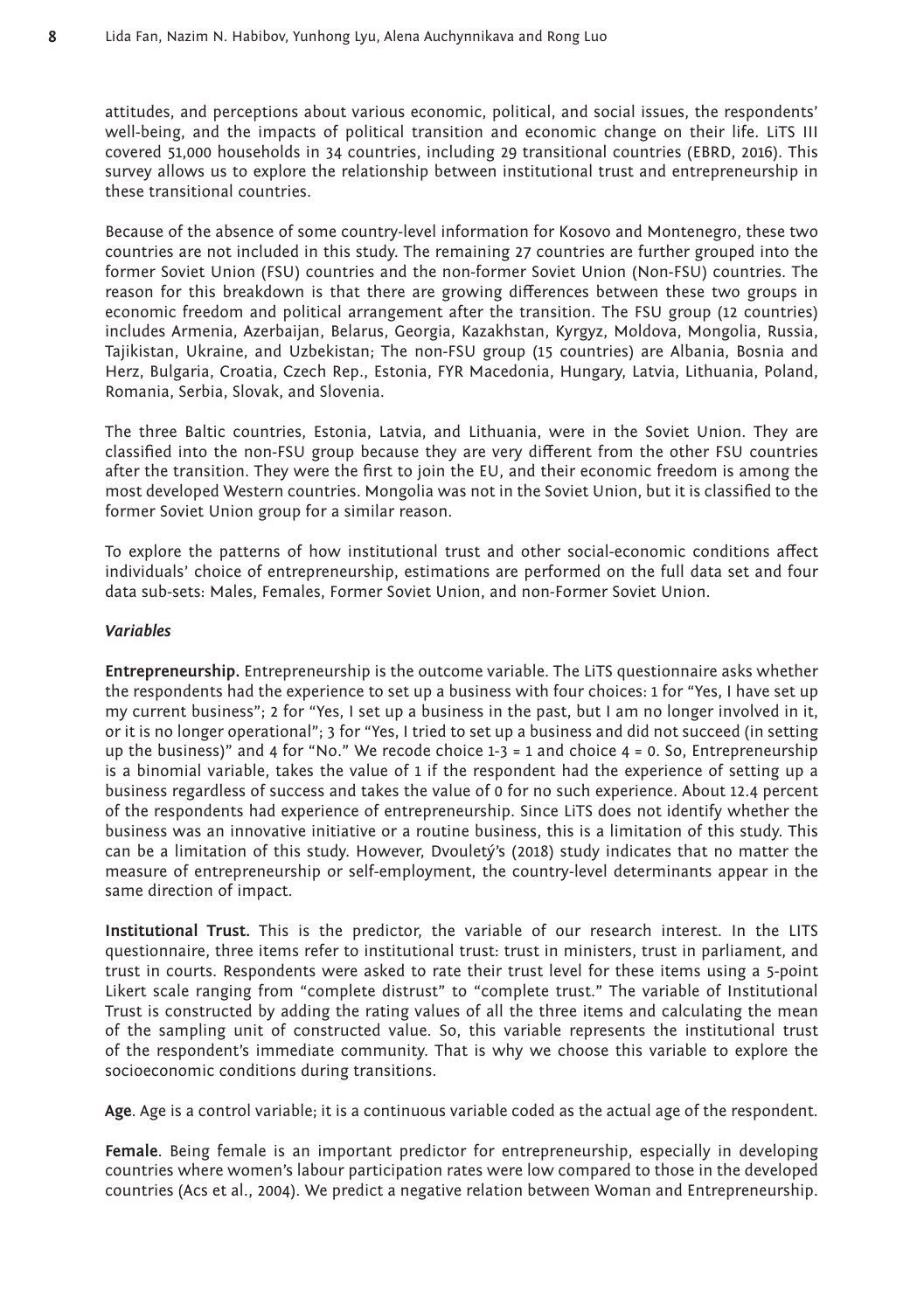**Marriage status.** Marriage has a positive effect on the family members' human capital, which in turn improves the capacity for entrepreneurship (Wong, 1986; Baker & Pollock, 2007). In many developing countries, the support of families is a necessary condition for small businesses. In this study, we predict that being married is positively correlated with Entrepreneurship.

**Number of Children**. Number of Children is an indicator of family size and maybe a good indicator for lifestyle preference. Previous studies found that family size affects entrepreneurship (Vladasel, 2019), and evidence supports that entrepreneurship routes in the family (Parker, 2009). Family size affects individuals' education, economic conditions of the family, the formation of human capital, and the experience of entrepreneurship. Given the broad definition of entrepreneurship in this study, we expect that the number of children is positively associated with entrepreneurship.

**University education**. This dummy variable takes the value of 1 if the respondent had a university degree or higher. About 40 percent of the respondents had a university education or higher. It is reasonable to believe that individuals with higher education have a greater ability to run a business than less educated individuals because they have the knowledge and skills for running a business. However, it is also reasonable to believe that individuals with higher education have little chance to experience labour market discrimination for high-paid jobs, which will reduce their desire for self-employment. So, individuals would weigh their value in the job market before going to run their own business. Previous studies show mixed results about the relationship between education and entrepreneurship. Some studies find a negative association between education and entrepreneurship (Kwon & Sohn, 2021), or "the impact of education on selection into entrepreneurship is insignificant." However, "the effect of education on performance is positive and significant" (van der Sluis et al., 2008, p. 795).

**Better Economy.** This is a respondent's subjective assessment of the economic situation of the country. If the respondent agreed that the economic situation in the country today was better than that around four years ago, the value is 1; otherwise, it is 0.

**Better Political Situation.** This is the subjective assessment of the political situation of the country. If the respondent agreed that the political situation in the country today was better than that around four years ago, the value is 1; otherwise, it is 0. Together with Better Economy, these two variables provide information about the subjective assessment of the macro-level situation of the country, which may have a relationship with the respondent's experience of entrepreneurship.

**Household Consumption***.* This variable is measured in a decile scale of monthly household consumption, adjusted to an equivalent scale. The household consumption figures in LiTS are recorded in the currency of the country in which the respondents live. These consumption data cannot be used as it is in a cross-country analysis. We first adjust the respondent's total household consumption to a conventional equivalent scale by dividing consumption by the square root of the number of people in the household. Second, the equivalent consumption is recoded into ten deciles, with 10% of respondents in each decile in each country. Household consumption is an indicator of economic well-being and capacity. We predict that a higher level of household consumption is associated with a higher chance of running a business.

**GDPpc, Unemployment Rate, Business Regulations, and Market Regulations.** Previous studies identified various macrolevel variables affecting entrepreneurship, including GDP per capita, unemployment rate, economic freedom, democracy index, and market regulations (Audretsch, 2007; Audretsch, Belitski & Desai, 2019; Nikolaev, Boudreaux & Palich, 2018). We choose four countrylevel aggregated variables for estimation. These variables are indicators of the economic level, working conditions for the employees, freedom to do business and freedom to do other activities, and institutional constraints. There is no doubt that more favourable conditions regarding these indicators would encourage people to run their business; however, good conditions would also reduce the need for people to seek entrepreneurship.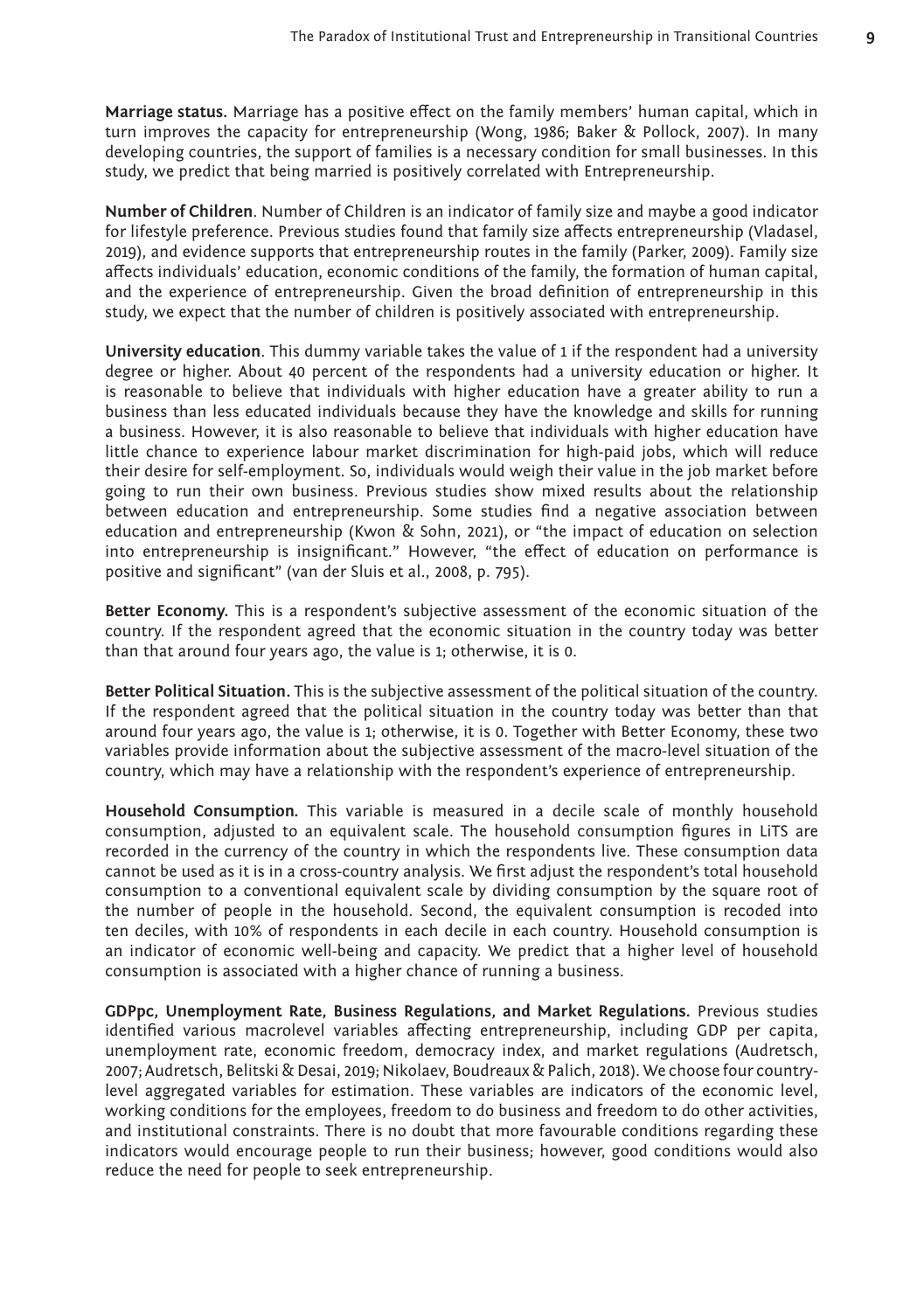**Instrumental variable: Persecution.** This is the instrumental variable with Institutional Trust as the instrumented variable. LiTS questionnaire has a question to ask whether a) the respondent, b) immediate families, c) grandparents, and d) any other relatives experienced persecution, torture, or any acts of violence by the government before the transition (1989 for Eastern Europe, 1991 for the Soviet Union). This is the mean of the sampling unit of respondents for this question.

We choose Persecution as the instrumental variable because statistical tests confirm that it affects institutional trust in the meanwhile, does not affect the choice of entrepreneurship, which is the requirement of an instrumental variable. The experiences of persecution in the communist past, directly or narratively, affected institutional trust. Although the institutions have changed a lot after the transition, the new institutions are built on the ruins of the old institutions, and more importantly, the social conventions and social attitudes formed in the communist times can extend to the new era (Schwartz & Bardi, 1997; Estrin & Mickiewicz, 2010). The experiences of persecutions in the communist time, regardless of direct experiences or experiences of family members and people in the community, definitely affect people's trust in institutions today.

More details about the definitions and basic statistics are listed in Table 1.

#### *Methodology and estimate strategies*

In exploring the relationship between institutional trust and socioeconomic factors in transitional countries, we perform a logistic 2SLS regression on the full data, Males and Females, the Former-Soviet Union, and Non-former Soviet Union samples, respectively.

#### *The 2SLS model*

For estimating the reverse causality between *Entrepreneurship* and *Institutional Trust,* and some of the unobservable effects, we use 2SLS regression to address these issues. In our 2SLS model, the dependent variable, Institutional Trust, is an explanatory variable, and it is the variable of interest. The model specifications are as follows:

$$
Institutional Trusti = \alpha_0 + \alpha_1 X_{1,i} + \alpha_2 X_{2,i} + \cdots + Persecuted + \epsilon
$$
 (1)

Entrepreneurship<sub>i</sub> =  $\alpha_0$  +  $\alpha_1$ Institutional Trust +  $\alpha_2 X_{2,i}$  +  $\alpha_3 X_{3,i}$  + · +  $\epsilon$  $(2)$ 

Where, *Entrepreneurship,* the dependent variable, is a binary variable that takes the value of 1 if the respondent had the experience to run a business; *Institutional Trust,* the variable of our research interest, is an explanatory variable constructed by the mean value of institutional trust of the sampling unit of the respondent; *Persecuted*, the instrumental variable, is a count variable denoting that the respondent and his or her families and relatives were persecuted during the communist time; and *X* represents a set of covariates.

In our initial study, *Persecution* passes the endogeneity test for all the samples. The Durbin and Wu-Hausman tests confirm the presence of strong endogeneity, suggesting that Persecution affected Institutional Trust but did not affect Entrepreneurship directly. This indicates that 2SLS estimations are preferable.

# **Results and Discussions**

Table 2-1 and Table 2-2 report the results of two-stage estimations on the full sample, male and female, Former the Soviet Union and non-Former Soviet Union samples with Age, Female, Married, Children, University, Better Economy, Better Political Situation, and country dummies with all of the 28 countries included. Because country dummies cause issues of multicollinearities, the number of other independent variables is limited. The estimation of Table 3 does not include the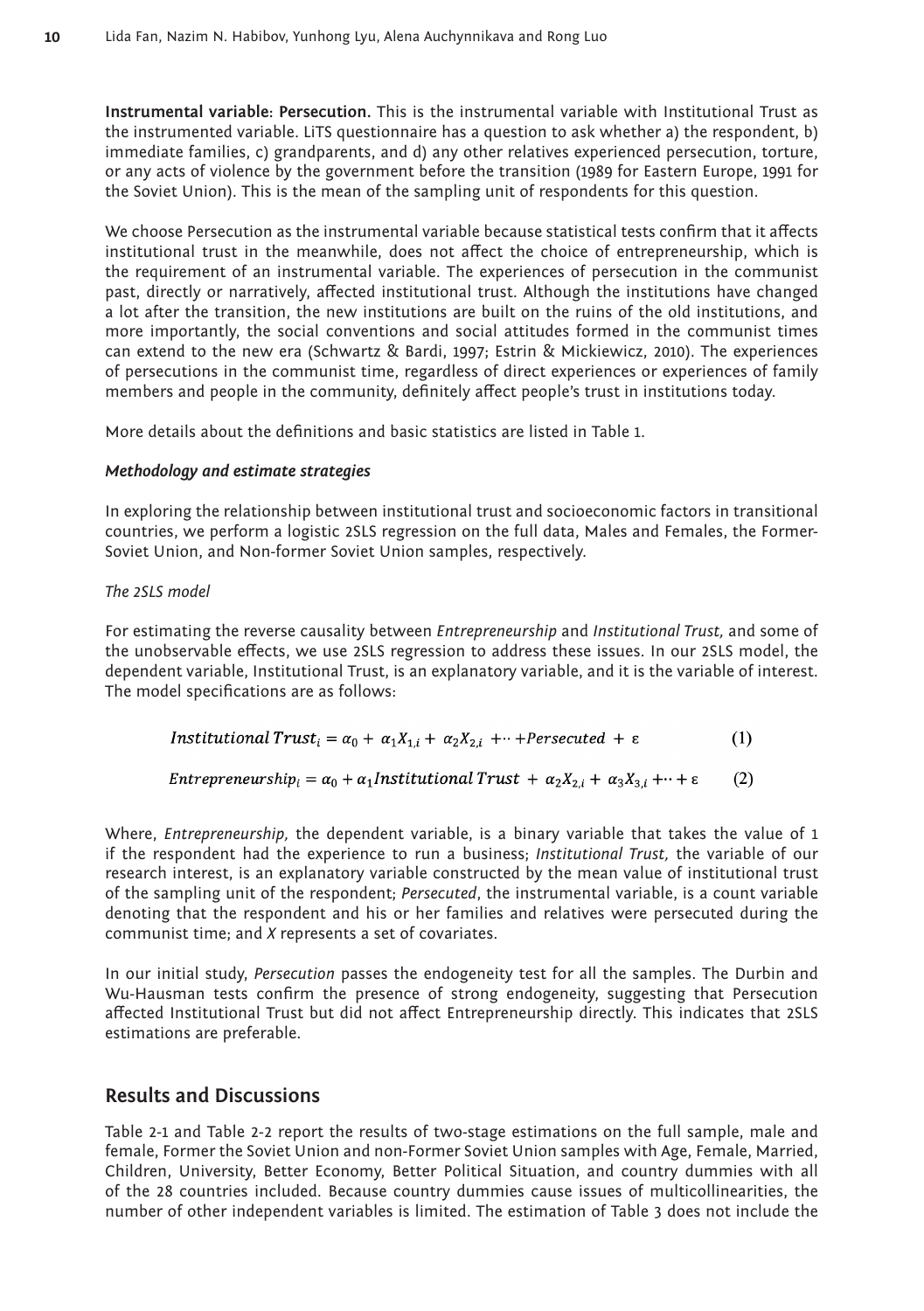country dummies, so that we can add a few more variables: Household Consumption, GDPpc, Unemployment Rate, Business Regulations, and Market Regulations. All the regression models are good, as indicated by the Wald test. Both the Durbin test and the Wu-Hausman test indicate endogeneities for all models, meaning that our 2SLS regressions for all models are reliable. The first stage regression results of Model 1-5 presented in Table 2-1 provide more details about the performance of the instrumental variable, Persecuted, for all the five samples: Persecuted is negatively co-related with Institutional Trust and this relationship is statistically significant at the 0.001 level. In addition to confirming the performance of a couple of independent variables, such as Better Economy and Better Political Situation, it is interesting to see that University education is negatively associated, at the 0.01 statistical level, with Institutional Trust for the former-Soviet samples, but not for the non-former Soviet countries.

**Institutional Trust**. This variable is the variable of our research interest. As motioned above, the regressions passed the endogeneity test, and the regressions produced a more accurate estimation. Results in these tables demonstrate clear and consistent indication across all the nine models, Model 1-5 with country dummies for the full sample, Male and Female, FSU and non-FSU indicates, and Model 6-9 for more explanatory variables. Institutional Trust is negatively associated with Entrepreneurship, and this relationship is statistically significant for all nine models. The values of coefficients range from -0.2025 (Model 6) to -0.3821 (Model 2). A straightforward interpretation of these results is that an individual made the choice of running a business by weighing the level of institutional trust around his or her neighbourhood, given the individual's characteristics and a combination of other social and economic conditions. The weighing of institutional trust was negative, or specifically, one unit increase of institutional trust reduced the chance of being an entrepreneur by 20.25% to 38.21%, with a maximum effect of 303%-573.15% (or 3-5.7 times) for the maximum value of 15 units of Institutional Trust. As discussed in the Theoretical Framework section, a negative value of Institutional Trust does not mean that a higher level of Institutional Trust was a barrier for running a business, but that a higher-level Institutional Trust provided better conditions for individuals to find better jobs, a better workplace, and better circumstances to work with, reducing the needs to run a business, if all other conditions remain the same.

**Age.** Entrepreneurship, as the outcome variable, is coded as the experience of running a business. Older age should indicate a higher chance to have an occasion to run a business. However, it turns out that Age has almost no relation with Entrepreneurship for Model 1-Model 3, and Model 5 and has a significant negative value for Model 4 and Model 6-Model 9. Since the transition from central planning economy to market economy occurred in 1989 for Eastern Europe and 1991 for the Soviet Union, owning a business has been a new phenomenon. For this reason, it is natural to see that younger generations had a higher chance of owning a business than the older generation.

**Female.** The relationship between being a female and entrepreneurship is estimated in two ways, Female as an explanatory variable and Females as a sample compared with Males as a sample.

Although we see a similar pattern regarding the effects of other demographical characteristics on Entrepreneurship for the Males sample and Females sample, as a variable, being a female is negatively associated with Entrepreneurship compared with being a male in all the models except Model 2-3 that do not include Female as a variable. This may imply that females had more barriers to running a business than males, given the circumstances that females had to do more housework and raise children in these transitional countries. Motherhood, a metaphor of household and family context, represents a challenge for female entrepreneurship (Brush et al., 2009). In many developing countries, lower levels of women's labour participation and entrepreneurship are associated with lower levels of education. However, women's education in transition countries has a different pattern than most developing countries. Before the transition, women's educational attainments in many of these countries were even higher than those of men, almost the same as in developed countries, at least in a nominal sense. Women's labour participation rate was high due to the arrangement of the planned economy through the stateowned enterprises before the transition (Grogan & Koka, 2010; Fuchs-Schündeln & Schündeln, 2020). However, although education acquired in the past can largely be extended to the transition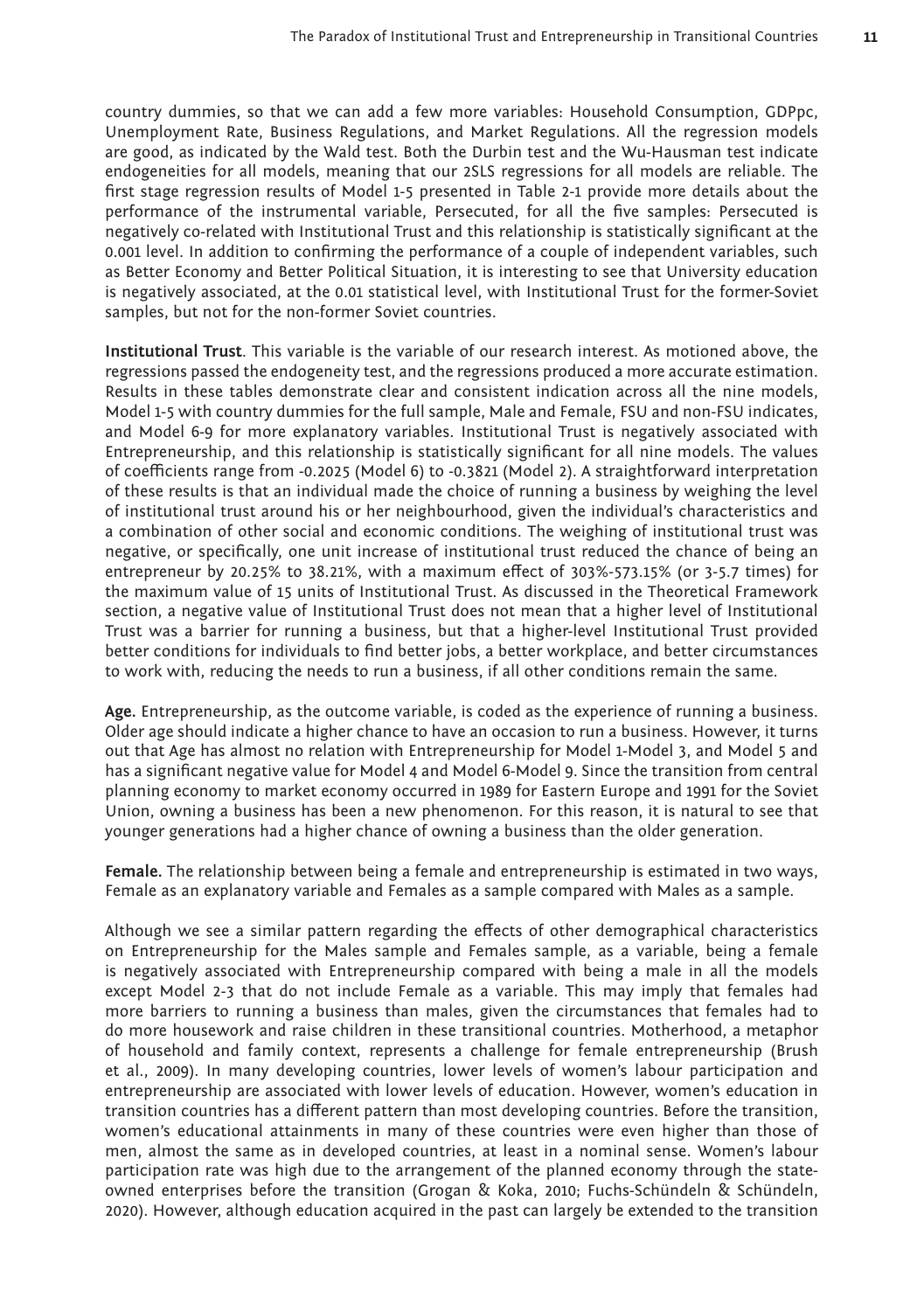time, women have suffered more from dramatic government retrenchment in health care and social services, and women may have to stay at home to take care of children and those who are old and sick (Habibov, 2011). As a result, women have experienced gender roles and sectoral and occupational segregation during the transition. A few surveys on female entrepreneurship indicate that a small portion, less than 30%, of entrepreneurs were women. Although highly educated, most of them were in the low entry thresholds and low financial risk retail and service sectors (Aidis, Welter, Smallbone, et al., 2007).

**Married.** Marriage has a positive effect on the social capital of the family members, adding the capacity for entrepreneurship. This is especially true for people in many developing countries. All the models (Model 1-9) indicate a statistically significant positive association between being married and Entrepreneurship, although the absolute value is small. For people in these transitional countries, families' support was a favourable condition for running a business.

**Number of Children**. The coefficients of six out of the ten models are statistically significant, and all of them show a positive relationship between the Number of Children and entrepreneurship. A higher number of children may indicate a bigger household size, which may explain this positive relationship.

**University Education***.* For seven out of the nine models, the coefficients of University Education demonstrate a positive, statistically significant relationship. This indicated that knowledge and skills increased the capacity to run a business, especially the enterprises involved with innovations. Meanwhile, higher education also helps individuals get a better job, which reduces the desire to run their businesses. However, this is not the case for the Former Soviet Union countries. The coefficient for FSU is not statistically significant. It seems that the business arrangements in the FSU andn-FSU are different; we need additional information to explain these differences.

**Better Economy**, **and Better Political Situation.** These two variables are the respondent's subjective assessment of the economic and political situation compared with those five years ago. Since these two variables are similar, we discuss them together. Consistently, the estimations indicate that people who had expectations of a better economic and political situation would be more confident about the business's success. It is not surprising that 19 out of the 20 coeffects for these two variables are statistically significant with a positive sign, except the one for the female sample (Model 3).

**Household Consumptions. O**wing to the problem of multicollinearity, this variable is only estimated in Model 6-8. This variable is an indicator of economic well-being and the capacity to run a business. All of the estimated three models produce a positive coefficient, and three of these four coefficients are statistically significant. However, the absolute values of these coefficients are small (0.0046-0.0056), even considering this variable is a decile scale. We can say that a higher level of household consumption is associated with a higher chance of running a business. It is still unclear whether higher household consumption supported running a business or the business improved household consumption, or they mutually affected each other.

**GDPpc, Unemployment Rate, Business Regulations, and Market Regulations.** These four countrylevel variables are indicators for the economic situation, market and business regulations, and political freedom. For this reason, we will discuss them together. As predicted, all these variables are statistically significant with projected signs. Among these variables, GDPpc, Business Regulations, and Market Regulations are positively associated with Entrepreneurship, while Unemployment Rate is negatively associated with entrepreneurship. There is no doubt that more favourable economic conditions would encourage people to run their businesses; however, better conditions would also reduce the need for people to run their own businesses.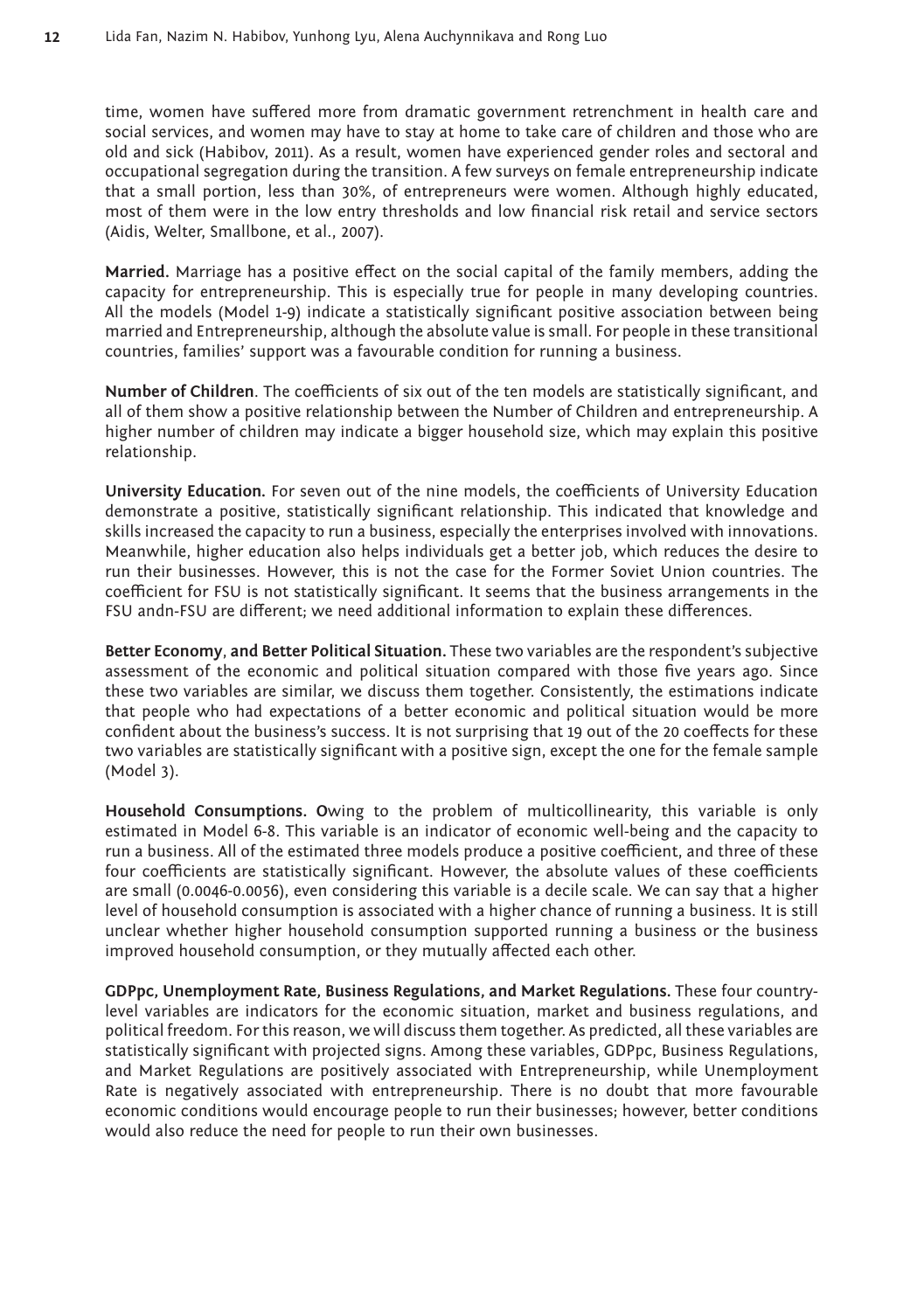#### *Discussions*

There is no doubt that institutional trust is the foundation for economic prosperity and all human activities performed by more than one person (Bjørnskov & Svendsen, 2013; Arrow, 1972; Acs, 2006). However, the point is that higher institutional trust also helps better welfare and working conditions of paid employment, which reduces the need for setting up a business. So, the relationship between institutional trust and entrepreneurship is not straightforward, as Figure 1 explains.

On the one hand, setting a business is a choice, weighing the pros and cons of paid employment and setting up one's own business. This decision is affected by factors, personal demographics, social status, and the socioeconomic situation of the community and the country. The effects of these factors can be empirically estimated.

However, on the other hand, the effects of these factors on entrepreneurship may vary from country to country. The estimation results only reflect these relationships in the circumstances of these transitional countries. To understand the complexity of how these factors affect entrepreneurship, we have to consider the market conditions in these countries. Self-employment was highly restricted under the communist regime. The past communist experience affected the subsequent economic behaviour of the people in transitional countries. For example, Laudenbach, Malmendier, and Niessen-Ruenzi (2020) demonstrate the long-lasting effects of experiencing communism on the attitudes toward financial markets in the area that was East Germany, three decades after the German unification.

The above argument can be echoed by the differences in estimation results between the former Soviet Union countries and non-former Soviet countries, as shown between Model 4 and Model 5. There are differences between these two samples regarding the values of the coefficients and level of statistical significance, for example, with variables of Age, Number of Children, and University education. As our research interest, we will only discuss the variable University. The coefficient of University for FSU is only 0.0175 and not statistically significant; the coefficient for non-FSU is 0.0657, about four times that of FSU and statistically significant 0.001 level. Based on the estimation, in general, we can say that Entrepreneurship is positively associated with university education in the non-Former Soviet Union countries, but not in the Former Soviet Union countries. However, further interpretation of these results is challenging. For example, given the framework illustrated in Figure 1, this difference can be interpreted in two ways: First, in the FSU countries, people with higher education can easily find a paid job, which reduces the need for running their own business; Second, in the Former Soviet Union countries, the market conditions are not favourable for individuals to run their own business. Possibly, all of these two interpretations are true. However, given our understanding of the situation in the Former Soviet Union countries, we tend to believe that the second explanation is more convincing. If this is true, the insignificant role of education indicates a higher level of "crony capitalism" compared with other non-Former Soviet Eastern European countries. The difference between the Former and non-Former Soviet Union countries in the relationship between institutional trust and entrepreneurship echoes the observations that innovation is most likely to occur within a favourable entrepreneurial ecosystem consisting of institutions, active agencies, and surrounding cultures (Feldman, Siegel & Wright, 2019, Zoltan et al., 2018). The source of slower development in the Former Soviet Union countries is a much longer communist rule in these countries, leading to a slower institutional change (Estrin & Mickiewicz, 2010).

# **Summary and Conclusions**

Institutions set up the rules of games in social transactions, which reduce uncertainty and unproductive and no-value-added activities by reducing rent-seeking and organized crime (Baumol, 1996), and therefore reduce social costs. Trust in institutions is part of the game for economic efficiency. So, by intuition, a higher level of institutional trust would lead to a higher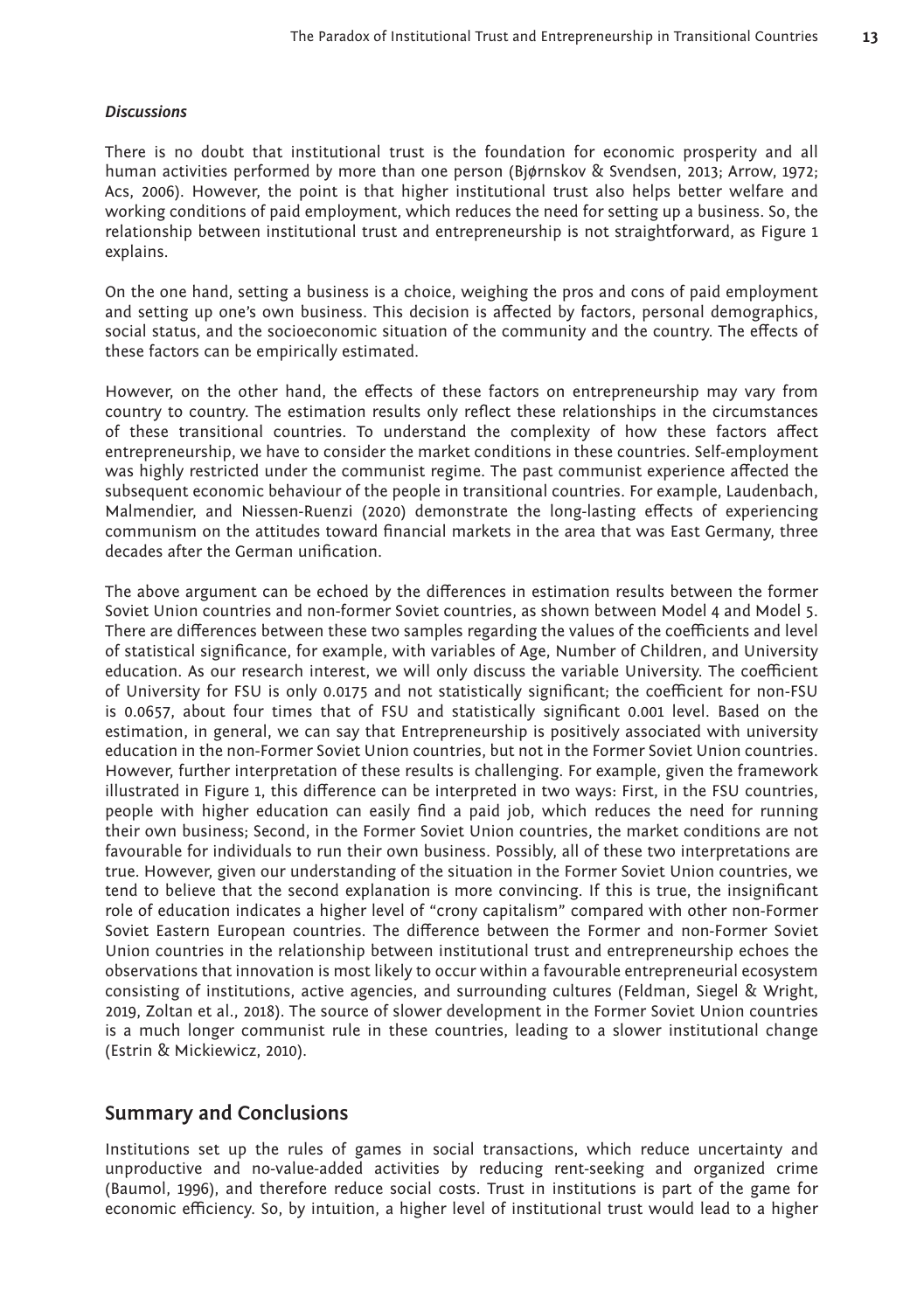level of entrepreneurship. However, empirical evidence may indicate that this relationship is not straightforward since a higher level of institutional trust improves the conditions both for entrepreneurship and paid employment. We believe that choosing to be an entrepreneur is an individual's choice made by weighing the conditions of running a business, including institutional trust and market regulations, against paid employment. Understanding the relationship between institutional trust and entrepreneurship may help recognize socioeconomic conditions and help the government develop better social and economic policymaking.

This study examines the effects of institutional trust on entrepreneurship in 27 transitional countries using the 2016 Life in Transitions Survey. This study estimates the full sample and four sub-datasets: males and females, former Soviet Union countries, and non-former Soviet Union countries. Two seemingly counterintuitive points are highlighted as follows:

- 1. Institutional Trust has a strong and negative correlation with Entrepreneurship across all the sub-datasets, both the former Soviet Blocks and other transitional countries, males and females. These results consistently show a negative association between Institutional Trust and Entrepreneurship. However, this cannot be interpreted as evidence for the negative effect of institutional trust on entrepreneurship. Given our analytical framework, this counter common sense phenomenon would be instead interpreted as: When the institutional trust was high, individuals would rather choose to have a paid job instead of running their own business. The statistical negative effect of trust on entrepreneurship does not mean that policy makers should never reform institutional systems for a higher level of social trust. Instead, it means that the business environments were not favourable, and the government needs to build institutional trust and facilitate better business conditions in order to promote entrepreneurship. One point is sure, the higher institutional trust supports a higher level of efficiency in the outcomes of entrepreneurship and innovative activities, but it does not necessarily lead to higher-level participation in entrepreneurship activities. Higher-level participation in entrepreneurship activities is grounded on favourable government regulations and policy, culture and tradition. In short, the totality of place and institutional trust are two elements amongst all considerations.
- 2. Having a university degree, as an indicator of possessing knowledge, skills, and higher capacity to run a business, did increase the chance to be an entrepreneur for these transitional countries in general. However, this relationship is not statistically significant for the former Soviet Union countries. A possible explanation is that the market mechanism was not yet developed in the former Soviet Union countries, and running a business at least partially depended on other factors, such as relationships with government officers.

The estimations in this study illustrate a picture of a specific part of life in Eastern European transitional countries and former Soviet Union countries: how individuals made their decisions to run a business considering all their characteristics and factors beyond their control. Given our framework, institutional trust has positive effects both on paid employment and entrepreneurship. With this framework, given the socioeconomic circumstances, higher institutional trust facilitated better working conditions for paid work and, therefore, suppressed people from running their own businesses. In other words, people choose to run their own business just because institutional trust is low. As a result, a negative relationship between institutional trust and entrepreneurship appeared. This means that a higher level of institutional trust does not necessarily lead to a higherlevel entrepreneurship. Entrepreneurship is an important mechanism in facilitating selection process, diversity and knowledge spillover as evidenced in empirical studies (Audretsch & Keilbach, 2004). In the meanwhile, all the relevant macro level conditions, policy factors, government size and taxation function as entrepreneurial ecosystems (Audretsch & Belitski 2021; Audretsch, Belitski, Chowdhury & Desai, 2021). If a higher level of institutional trust is not associated with a higher level of entrepreneurship activities, the implication is that either the social contexts are not favourable for innovation, or the government policy is insufficient to facilitate selection process and innovation. In this case, economic development depends merely on a process accumulation of production capital rather than relying on innovation. So, these findings only reflect the behaviours of individuals of these transitional countries and may not be generalized to other social contexts.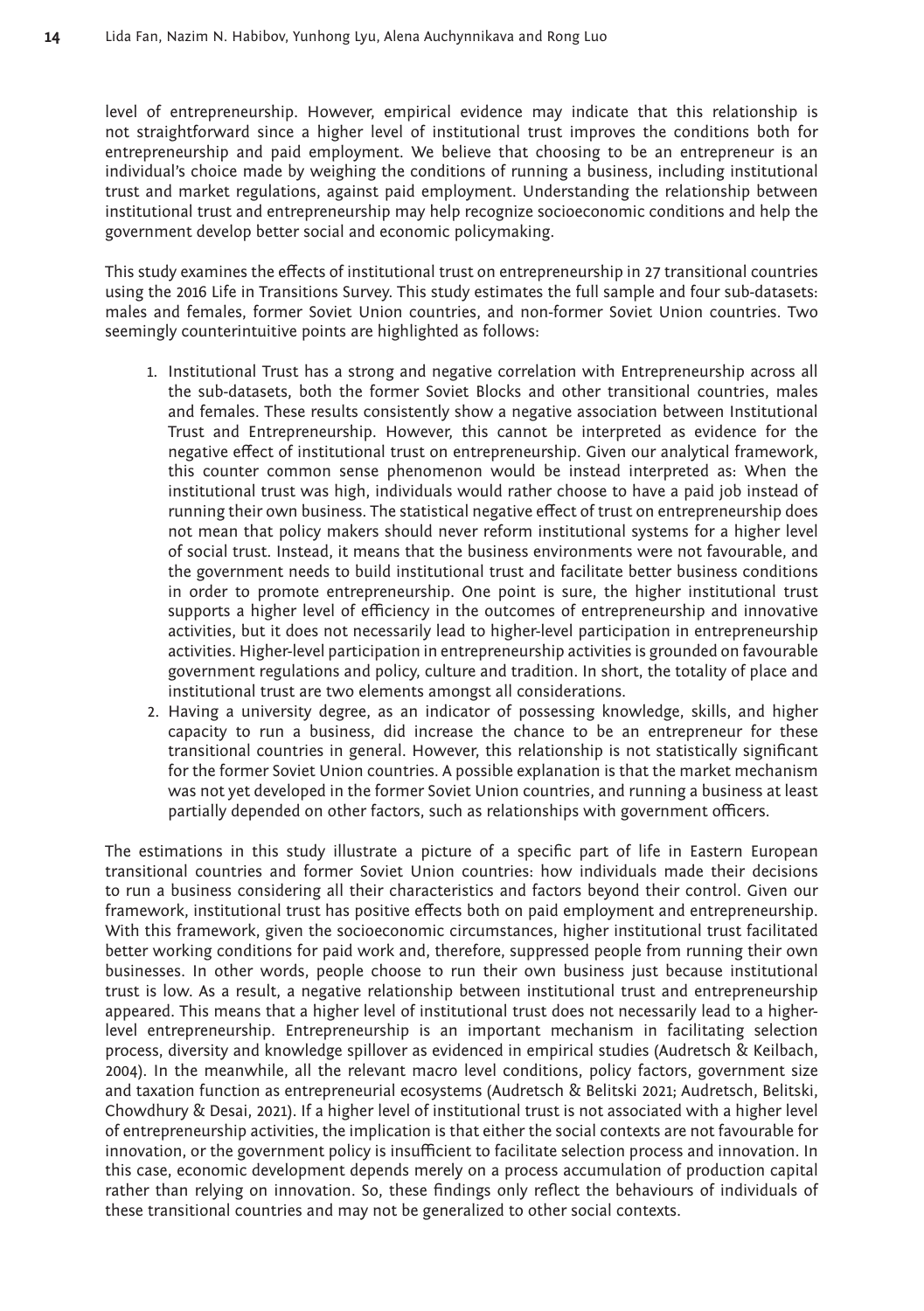Meanwhile, because institutional trust is the basis both for the marketplace of paid employment and entrepreneurship, the relationship between institutional trust and entrepreneurship is often confusing in empirical studies. What we can understand based on our estimation is an individual's choice behaviour in given circumstances. Understanding beyond this point needs a more sophisticated framework and more empirical evidence. Designing a better framework would be an interesting area for further study.

Three decades after the transition, many of these transitional countries are still far from the Western market economy, but a type of "crony capitalism," under which the success of a business operation mainly depends on a nexus between the businesspeople, government officials and the political class. Corruption has been prevalent, which affected the economy in these transitional countries (Aidt, 2009; Habibov et al., 2019). For those reasons, life satisfaction levels remained lower for a long time (Easterlin, 2015). Corruption and rent seeking create entry obstacles and distort business conducts (Aidt, 2009; Aidt et al., 2021). So, it is not a surprise that education was less important in entrepreneurship in the current Former Soviet Union countries. This problem did not arise from education but may cause deterioration in education since the devaluation of education will frustrate the demand for investment in education. Crony capitalism is a legacy of communism. The extent of crony capitalism depends on how far the economic reform and political reform have gone. The process of transition presents a very good example of path dependence. The pace of transition not only depends on the similar communist past among these countries, but also depends on how long the communist rule lasted, and more importantly, how communism took control of the country, voluntarily with unrealistic beliefs, or imposed by external forces such as in the cases of Czech Republic, Poland, Hungary, and Baltic countries. Substantial institutional changes may take generations to go through.

#### . . . . . . . .

#### **References**

**All Contracts** 

Acs, Z. (2006). How is entrepreneurship good for economic growth? *Innovations*, *1*(1), 97–107.

- Acs, Z., Arenius, P., Hay, M., & Minniti, M. (2004). Global entrepreneurship monitor: 2004 Executive Report. Babson College, London Business School, and the Kauffman Center for Entrepreneurial Leadership, London.
- Aidis, R., Welter, F., Smallbone, D., & Isakova, L. (2007). Female entrepreneurship in transition economies: the case of Lithuania and Ukraine. *Feminist Economics, 13*(2), 157-183.
- Aidt, T. (2009). Corruption, institutions, and economic development. *Oxford Review of Economic Policy, 25*(2), 271–291.
- Audretsch, D.B., Belitski, M., Chowdhury, F. & Desai, S. (2021). Necessity or opportunity? Government size, tax policy, corruption, and implications for entrepreneurship. *Small Business Economics*.<https://doi.org/10.1007/s11187-021-00497-2>
- Audretsch, D. B., & Belitski, M. (2021). Towards an entrepreneurial ecosystem typology for regional economic development: the role of creative class and entrepreneurship*. Regional Studies*, *55*(1), 1-22.
- Audretsch, D. B., Belitski, M., & Desai, S. (2019). National business regulations and city entrepreneurship in Europe: A multilevel nested analysis. *Entrepreneurship Theory and Practice*, *43*(6), 1148-1165.
- Audretsch, D., & Keilbach, M. (2004), Entrepreneurship and regional growth: An evolutionary interpretation. *Journal of Evolutionary Economics*, *14*(5), 605-616.
- Arrow, K. J. (1972). Gifts and Exchanges. *Philosophy & Public Affairs*, *1*(4), 343-362.
- Baker, T., Gedajlovic, E., & Lubatkin, M. (2005). A framework for comparing entrepreneurship processes across nations. *Journal of International Business Studies, 36*(5), 492-504*.*
- Baker, T., & Pollock, T. G. (2007). Making the marriage work: the benefits of strategy's takeover of entrepreneurship for strategic organization. *Strategic Organization*, *5*(3), 297–312. [https://](https://doi.org/10.1177/1476127007079957) [doi.org/10.1177/1476127007079957](https://doi.org/10.1177/1476127007079957)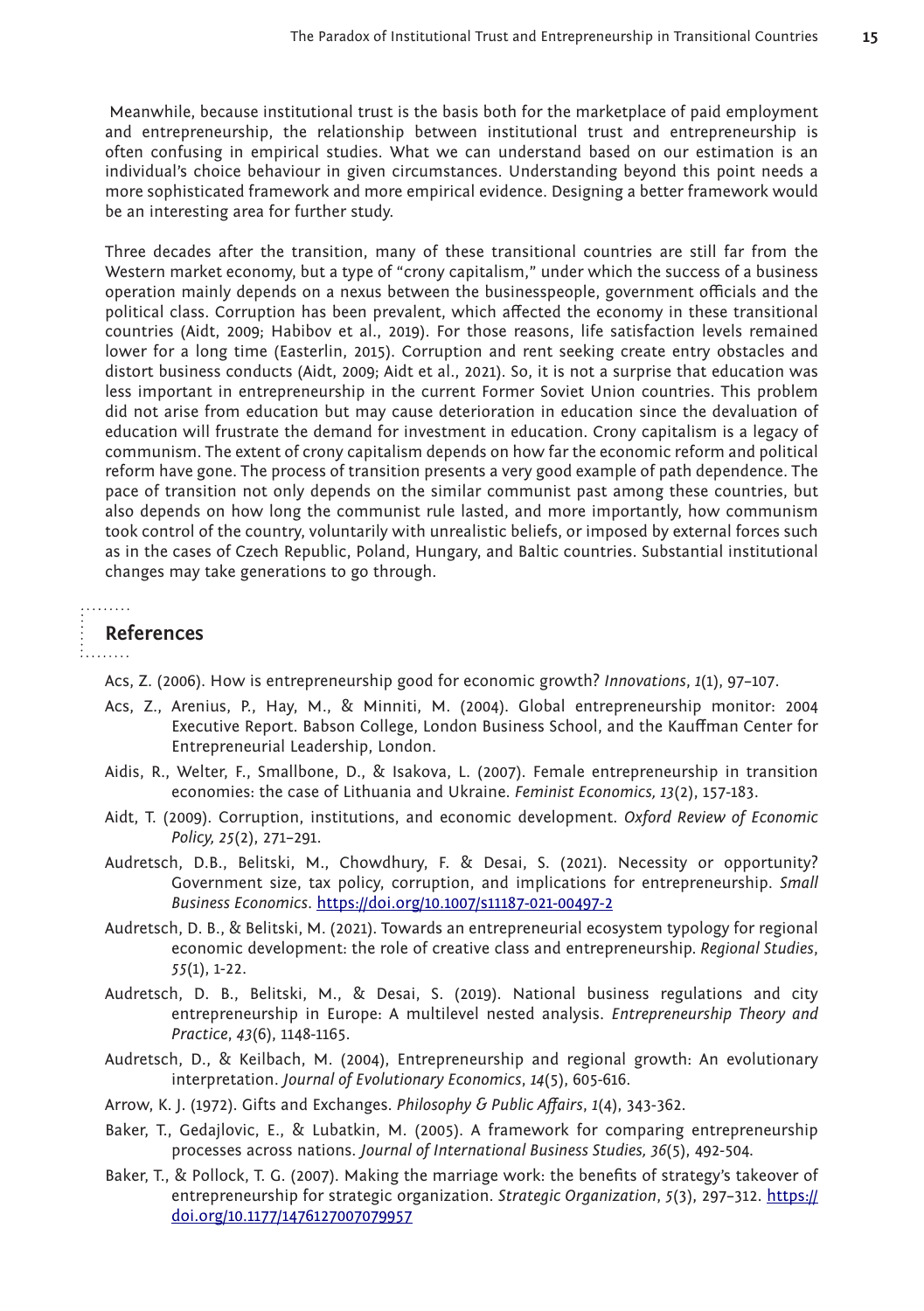- Baumol, W. J. (1996). Entrepreneurship: Productive, unproductive, and destructive. *Journal of Business Venturing, 11*(1), 3–22.
- Bjørnskov, C., & Svendsen, G.T. (2013). Does social trust determine the size of the welfare state? Evidence using historical identification. *Public Choice, 157*, 269–286. [https://doi.org/10.1007/](https://doi.org/10.1007/s11127-012-9944-x) [s11127-012-9944-x](https://doi.org/10.1007/s11127-012-9944-x)
- Brush, C.G., de Bruin, A., & Welter, F. (2009). A gender-aware framework for women's entrepreneurship. *International Journal of Gender and Entrepreneurship, 1*(1), 8-24.
- Carlen, J. (2016). *A brief history of entrepreneurship: The pioneers, profiteers, and racketeers who shaped our world*. Columbia University Press.
- Clark, K., & Drinkwater, S. (1998). Ethnicity and self-employment in Britain. *Oxford Bulletin of Economics and Statistics*, *60*(3), 383–407.
- Dvouletý, O. (2018). How to analyse determinants of entrepreneurship and self-employment at the country level? A methodological contribution. *Journal of Business Venturing Insights*, *9*(C), 92-99.
- Easterlin, R.A. (2015). Happiness and economic growth The evidence. In W. Glatzer, L. Camfield, V. Møller, & M. Rojas (Eds.), *Global handbook of quality of life* (pp. 283-299). Springer.
- Estrin, S., & Mickiewicz, T. (2010). Entrepreneurship in transition economies: The role of institutions and generational change. IZA Discussion Papers 4805, Institute of Labor Economics (IZA).
- European Bank for Reconstruction and Development (EBRD). (2016). *Life in transition after the crisis*. EBRD.
- Feldman, M., Siegel, D.S., & Wright, M. (2019). New developments in innovation and entrepreneurial ecosystems. *Industrial and Corporate Change*, *28*(4), 817-826.
- Fritsch, M., Pylak, K., & Wyrwich, M. (2021). Historical roots of entrepreneurship in different regional contexts — the case of Poland. *Small Business Economics*. https://doi.org/10.1007/s11187-021- 00535-z
- Fritsch, M., & Wyrwich, M. (2014). The long persistence of regional levels of entrepreneurship: Germany, 1925–2005. *Regional Studies, 48*(6), 955–973.
- Fuchs-Schündeln, N., & Schündeln, M. (2020). The long-term effects of communism in Eastern Europe. *The Journal of Economic Perspectives, 34*(2), 172–191.
- Grogan, L., & Koka, K. (2010). Young children and women's labour force participation in Russia, 1992–2004. *Economics of Transition and Institutional Change, 18*(4), 715–739.
- Habibov, N. (2011). Public beliefs regarding the causes of poverty during transition: Evidence from the Caucasus, Central Asia, Russia, and Ukraine. *International Journal Sociology and Social Policy*, *31*(1/2), 53-74.
- Habibov, N**.,** Fan, L., & Auchynnikava, A. (2019). The effects of corruption on satisfaction with local and national governments. Does corruption' grease the wheels'? *Europe-Asia Studies*, *71*(5), 736-752.
- Hamilton, B. H. (2000). Does entrepreneurship pay? An empirical analysis of the returns to selfemployment. *Journal of Political Economy*, *108*(3), 604–631.
- Henrekson, M., & Sanandaji, T. (2014). Small business activity does not measure entrepreneurship. *Proceedings of the National Academy of Sciences*, *111*(5), 1760–1765.
- Höhmann, H-H., & Welter, F. (2005). *Trust and entrepreneurship: A west-east perspective*. Edward Elgar.
- Kwon, I., & Sohn, K. (2021). Trust or distrust: entrepreneurs vs. self-employed. *Small Business Economics, 56*, 1553-1570.
- Laudenbach, C., Ulrike M., & Alexandra N-R. (2020). The long-lasting effects of experiencing communism on attitudes towards financial markets. *NBER Working Paper,* 26818.
- Lazear, E. (2005). Entrepreneurship. *Journal of Labor Economics*, *23*(4), 649–680.
- Lewicki, R, & Bunker, BB. (1996). Developing and maintaining trust in work relationships. In: R.M. Kramer & T.R. Tyler (Eds.), *Trust in organizations: Frontiers of theory and research,* (pp.114– 139). Sage.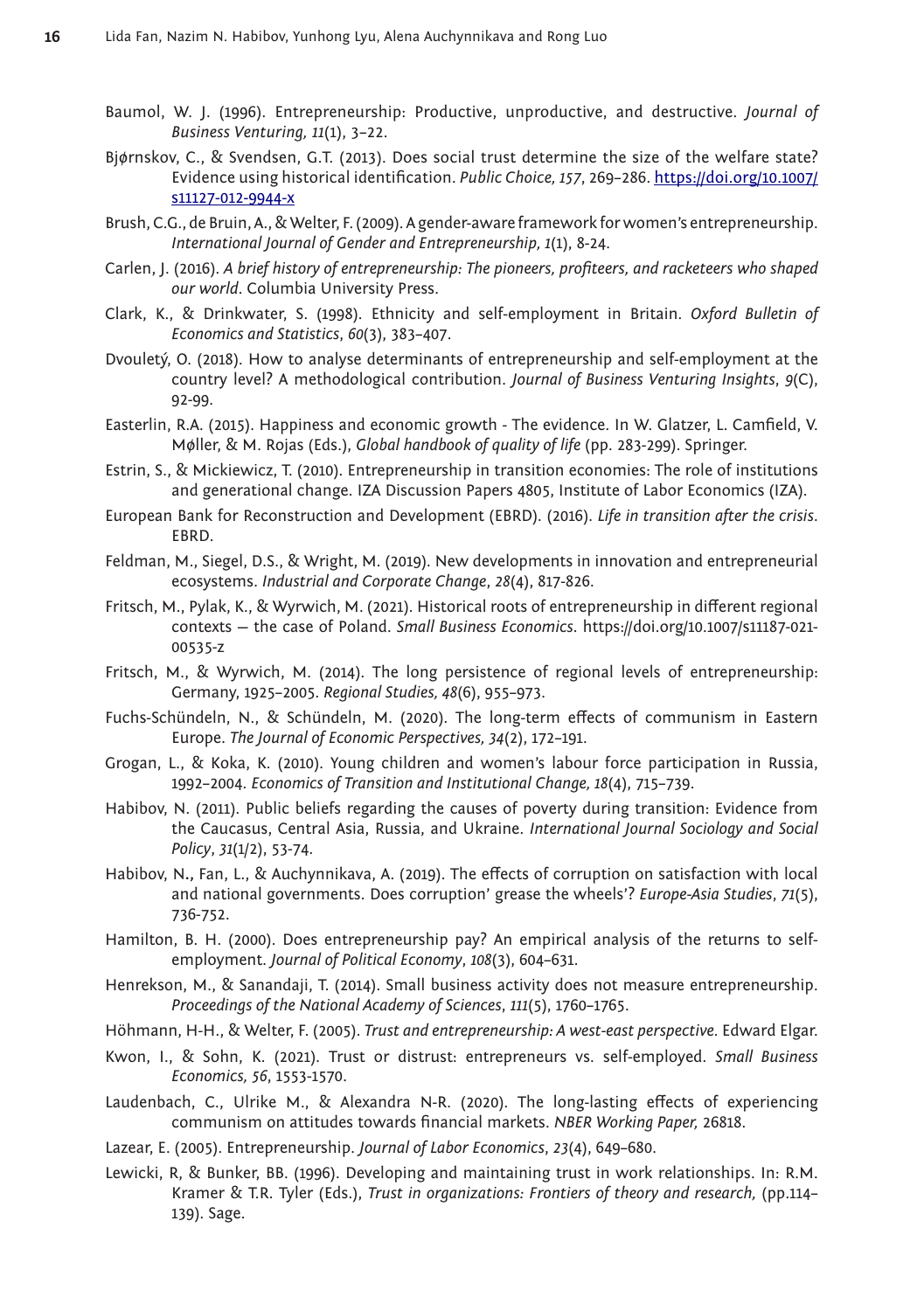- Liao, J., & Welsch, H. (2005). Roles of social capital in venture creation: Key dimensions and research implications. *Journal of Small Business Management*, *43*(4), 345-362.
- Meier, M., & J. Stiglitz (Eds.) (2001). *Frontiers of development economics: The future in perspective.* Oxford UP and World Bank.
- Navale, A.B. (2013). Developing entrepreneur skills for corporate work. *Research Directions*, *1*(4). Retrieved Feb 15, 2021, from https://web.archive.org/web/20170329060112/http:// researchdirection.org/UploadArticle/48.pdf
- Nikolaev, B.N., Boudreaux, C.J., & Palich, L. (2018). Cross-country determinants of opportunity and necessity, entrepreneurship: Accounting for model uncertainty. *Journal of Small Business Management*, *56*(S1), 243-280.
- Parker, S.C. (2009). *The economics of entrepreneurship*. Cambridge University Press.
- Shane, S., & Venkataraman, S. (2000). The promise of entrepreneurship as a field of research. *Academy of Management Review, 25*(1), 217–226.
- Smallbone, D., & Welter, F. (2010). Entrepreneurship and government policy in former soviet republics: Belarus and Estonia compared. *Environment and Planning C: Government and Policy, 28*(2), 195–210.
- Sohn, K., & Kwon, I. (2018). Does trust promote entrepreneurship in a developing country? *The Singapore Economic Review*, *63*(5), 1385-1403.
- Schwartz, S., & Bardi, A. (1997). Influences of adaptation to communist rule on value priorities in Eastern Europe. *Political Psychology*, *18*(2), 385-410.
- van der Sluis, J., van Praag, M., & Vijverberg, W. (2008). Education and entrepreneurship selection and performance: A review of the empirical literature. *Journal of Economic Surveys*, *22*(5), 795–841.
- Vladasel, T. L. (2019). Birth order, family size, and sibling sex composition effects in entrepreneurship. *Academy of Management Annual Meeting Proceedings*, *2019*(1), 11723.
- Welter, F. (2012). All you need is trust? A critical review of the trust and entrepreneurship literature. *International Small Business Journal*, *30*(3), 193–212.
- Welter, F., & Becker, T. (2020). Moving contexts onto new roads: Clues from other disciplines. *Entrepreneurship Theory and Practice, 45*(5), 1154–1175. https://doi. org/10.1177/1042258720930996
- Williamson, O.E. (1993). Calculativeness, trust, and economic organization. *Journal of Law & Economics*, *36*(1), 453–486.
- Wong, Y. C. (1986). Entrepreneurship, marriage, and earnings. *The Review of Economics and Statistics, 68*(4), 693-699.
- Zahra, S., Yavuz, R.I., & Ucbasaran, D. (2006). How much do you trust me? The dark side of relational trust in new business creation in established companies. *Entrepreneurship Theory and Practice*, *30*(4), 541-559.
- Zoltan J. A., Estrin, S., Mickiewicz, T., & Szerb, L. (2018). Entrepreneurship, institutional economics, and economic growth: an ecosystem perspective. *Small Business Economics*, *51*(2), 501-514.
- Zucker, L.G. (1986). Production of trust: Institutional sources of economic structure, 1840-1920. *Research in Organizational Behavior, 8,* 53-111.

**Lida Fan** is Associate Professor in School of Social Work, Lakehead University, Canada. Dr. Fan's research interest is the theoretical study of policy analysis and evaluation. He published widely in the areas of evaluations of social programs and public health. ORCID: 0000-0002-3059-8264.

**Nazim N. Habibov** is Professor in School of Social Work, University of Windsor, Canada. Dr. Habibov's research interest is social policy, broadly defined as social welfare, labor market policy, and health and educational policy. He published 30 journal articles in these areas in the last six years.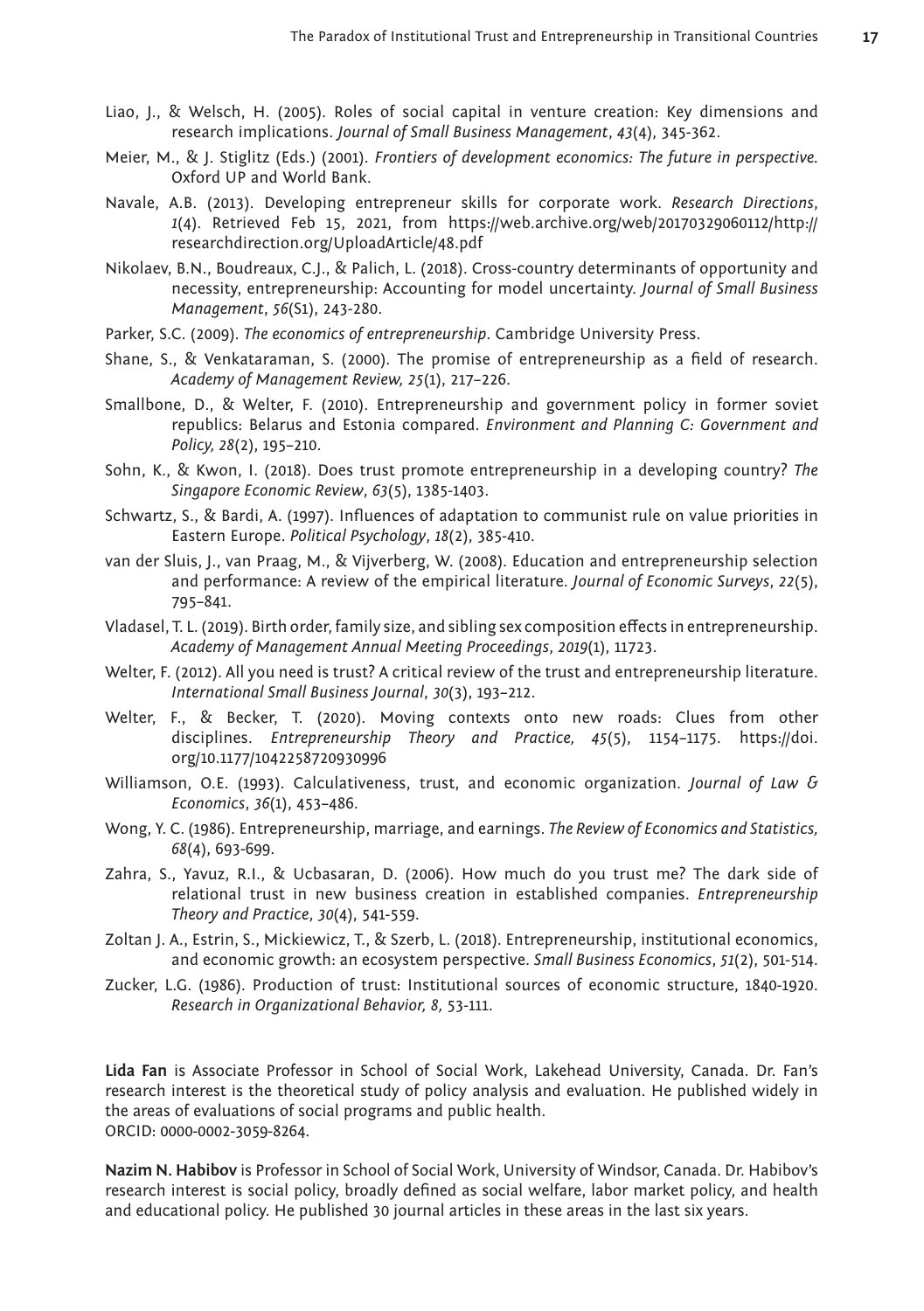**Yunhong Lyu** is a Ph.D. Candidate at the Department of Math & Statistics, University of Windsor, Canada. Her research interest is data analysis and Statistical inference. She published a few journal articles in policy research and medical statistics.

**Alena Auchynnikava** is a Ph.D. Student, at School of Social Work, University of Windsor, Canada. Her research interest is evaluations of social and health policies in post-communist countries. She has published 19 articles in these areas since 2019.

**Rong Luo** is a statistical consultant in the Academic Data Centre at the University of Windsor. Dr. Rong's research interests are statistical modeling, missing data imputation, social survey data analysis. She published in a diverse range of journals covering the fields of statistics, health policy, human biology.

# **Acknowledgement**

We sincerely thank the efforts and suggestions of two anonymous reviewers in improving this paper.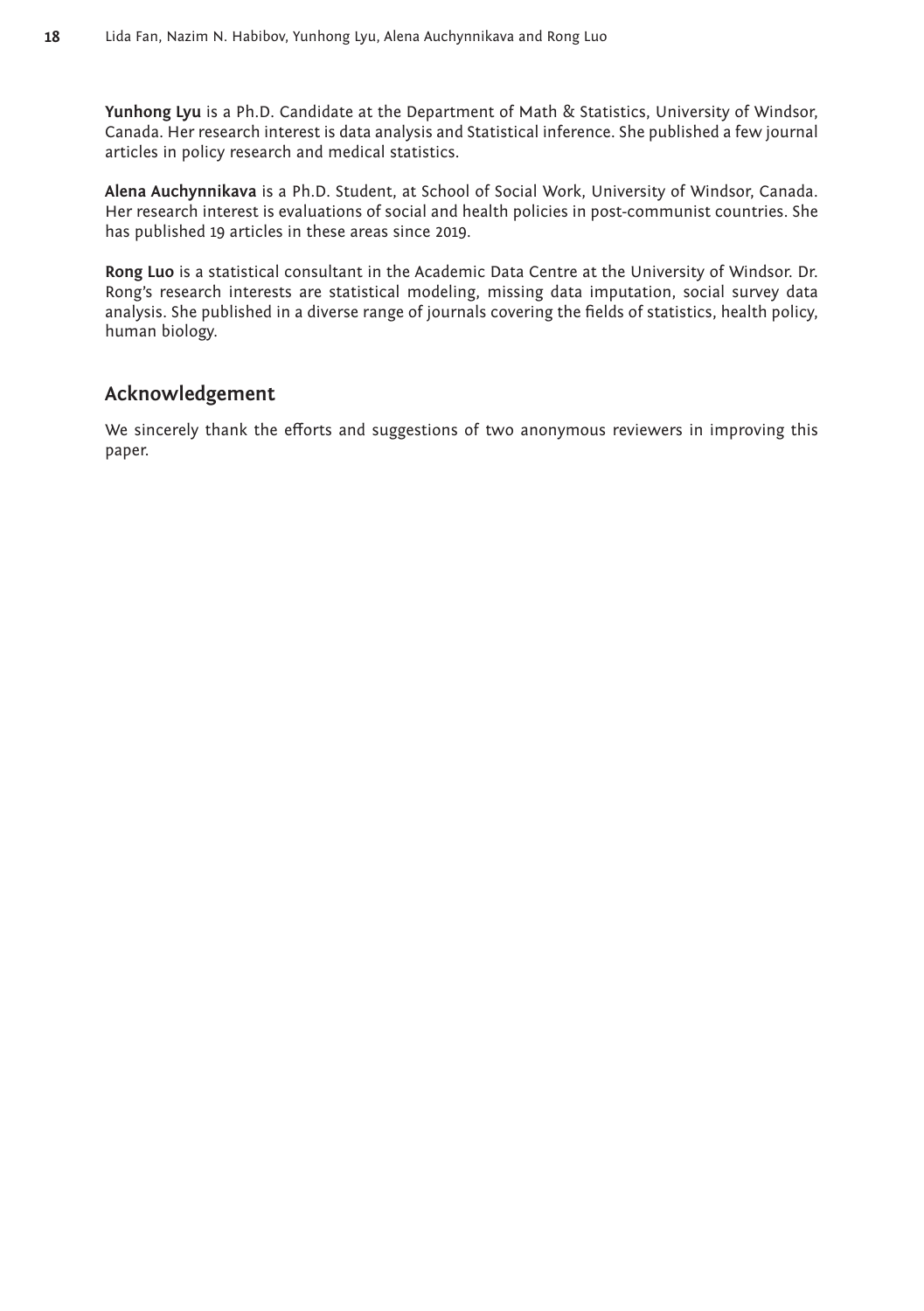# **Appendix**

|  | Table 1: Descriptive statistics. |  |
|--|----------------------------------|--|
|--|----------------------------------|--|

| Variable                          | Description                                                                                                                                                                                                                                                                                                    | Mean   | <b>SD</b> | Min          | Max          | Source                     |
|-----------------------------------|----------------------------------------------------------------------------------------------------------------------------------------------------------------------------------------------------------------------------------------------------------------------------------------------------------------|--------|-----------|--------------|--------------|----------------------------|
| Outcome variable                  |                                                                                                                                                                                                                                                                                                                |        |           |              |              |                            |
| Tried to set up a business        | Have the experience of setting up a<br>business = $1$ , otherwise = 0.                                                                                                                                                                                                                                         | 0.124  | 0.329     | $\Omega$     | $\mathbf{1}$ | LiTS                       |
| <b>Predictors</b>                 |                                                                                                                                                                                                                                                                                                                |        |           |              |              |                            |
| <b>Institutional Trust</b>        | This is the respondent's sampling<br>unit mean of the sum of Likert<br>scale values of three items: trust in<br>ministers, trust in parliament, and<br>trust in courts.                                                                                                                                        | 7.936  | 2.511     | 3            | 15           | LiTS                       |
| Age                               | Age in years                                                                                                                                                                                                                                                                                                   | 48.560 | 17.441    | 18           | 95           | LiTS                       |
| Female                            | If the respondent was female, the<br>value is 1.                                                                                                                                                                                                                                                               | 0.570  | 0.495     | $\Omega$     | 1            | LiTS                       |
| Married                           | If the respondent was married, the<br>value is 1.                                                                                                                                                                                                                                                              | 0.586  | 0.493     | 0            | 1            | LiTS                       |
| Number of Children                | Number of children in the household                                                                                                                                                                                                                                                                            | 0.655  | 1.033     | $\mathbf{0}$ | 8            | LiTS                       |
| University                        | If the respondent had a bachelor's<br>degree or higher, the value is 1.                                                                                                                                                                                                                                        | 0.403  | 0.490     | $\Omega$     | 1            | LiTS                       |
| Better Economy                    | If the respondent agreed that the<br>economic situation in the country<br>was better today than around 4 years<br>ago, the value =1, otherwise =0                                                                                                                                                              | 0.278  | 0.448     | $\Omega$     | $\mathbf{1}$ | LiTS                       |
| <b>Better Political Situation</b> | If the respondent agreed that the<br>political situation in the country was<br>better today than around 4 years ago,<br>the value =1, otherwise =0                                                                                                                                                             | 0.252  | 0.434     | $\Omega$     | $\mathbf{1}$ | LiTS                       |
| Consumptions                      | Decile of household consumption per<br>month, adjusted to equivalent scale.                                                                                                                                                                                                                                    | 5.497  | 2.872     | 1            | 10           | LiST                       |
| GDPpc                             | GDP per capita adjusted by<br>purchasing power parity (PPP) of the<br>country in 2016, in 1,000.                                                                                                                                                                                                               | 18.615 | 9.519     | 2.985        | 35.140       | World<br>Bank, 2017        |
| Unemployment rate                 | Unemployment rate of the country<br>in 2016                                                                                                                                                                                                                                                                    | 0.113  | 0.095     | 0.040        | 0.511        | World<br>Bank, 2017        |
| <b>Business Regulations</b>       | Business regulations by country                                                                                                                                                                                                                                                                                | 6.693  | 0.721     | 5.28         | 8.34         | FI (2019)                  |
| Market Regulations                | Labor market regulations by country                                                                                                                                                                                                                                                                            | 6.615  | 0.747     | 5.09         | 8.12         | FI (2019)                  |
| Democracy Index                   | Democracy index by country 2016                                                                                                                                                                                                                                                                                | 5.560  | 1.835     | 1.89         | 7.85         | The<br>Economist<br>(2017) |
| Instrumental variable             |                                                                                                                                                                                                                                                                                                                |        |           |              |              |                            |
| Persecuted                        | This is the respondent's sampling<br>unit mean of the sum of four items:<br>whether a) the respondent, b)<br>immediate families, c) grandparents,<br>and d) any other relatives<br>experienced persecution, torture,<br>or any acts of violence by the<br>government before the transition<br>(1989, or 1991). | 0.145  | 0.232     | $\Omega$     | 3.950        | LiTS                       |

*Sources:*

The Economist Intelligence Unit Limited (2017). Democracy Index 2016: Revenge of the "deplorables". FI (Fraser Institute). (2019): Economic Freedom of the World: 2019 Annual Report. World Bank. (2017). World Development Indicators. The World Bank. https://databank.worldbank. org/data/source/world-development-indicato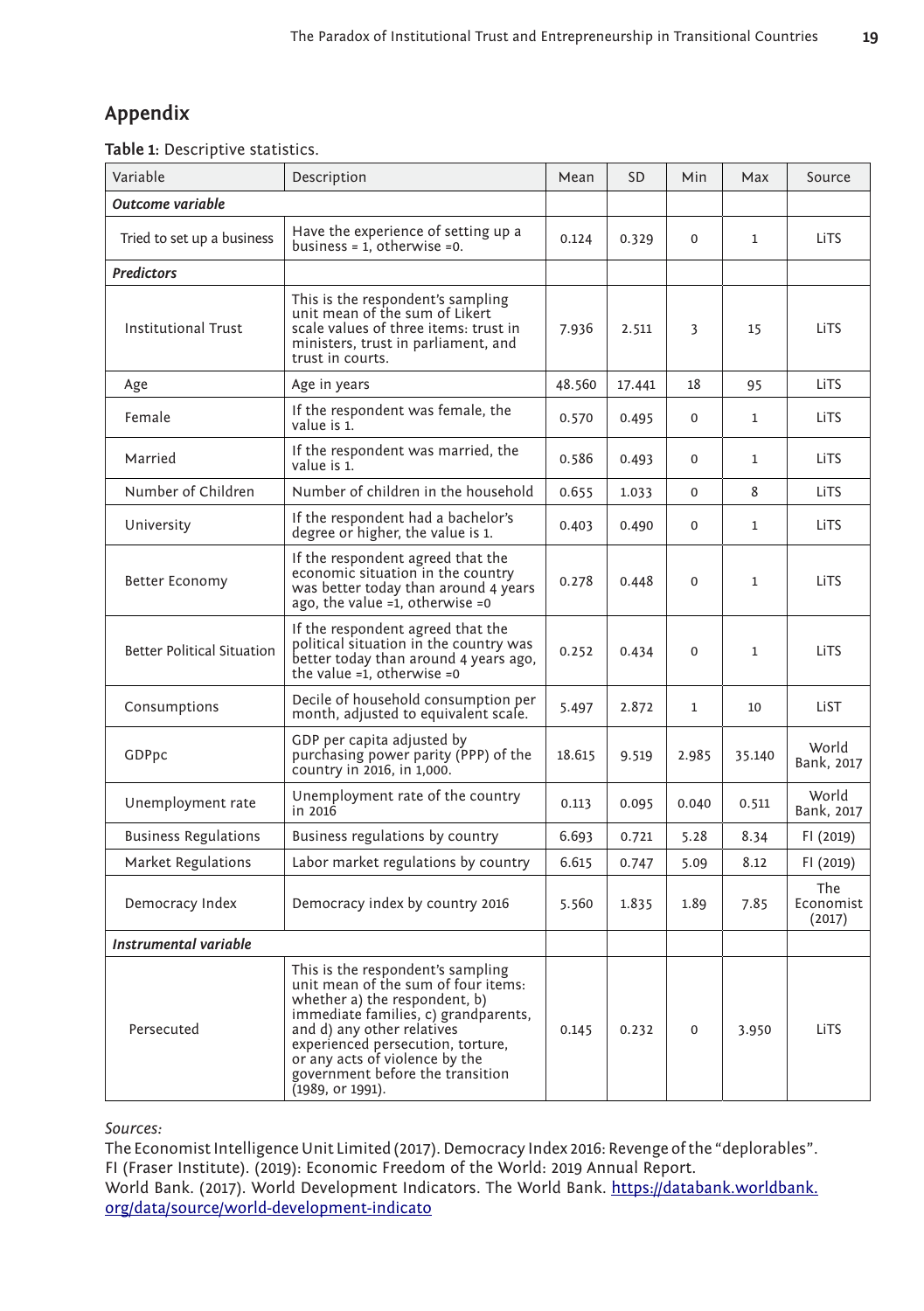**Table 2-1:**The first stage of 2SLS model for the full sample, Male, Female, FSU and Non-FSU samples, outcome variable: Institutional trust (instrumented).

|                                   | M1<br>Full Sample | M <sub>2</sub><br>Male Sample | M <sub>3</sub><br>Female<br>Sample | M4<br><b>FSU</b><br>Sample | M <sub>5</sub><br>Non-FSU<br>Sample |
|-----------------------------------|-------------------|-------------------------------|------------------------------------|----------------------------|-------------------------------------|
|                                   | b/se              | b/se                          | b/se                               | b/se                       | b/se                                |
| Independent Variables:            |                   |                               |                                    |                            |                                     |
| Age                               | 0.0008            | $0.0017*$                     | 0.0038                             | 0.0001                     | $-0.0012$                           |
|                                   | (0.0005)          | (0.0008)                      | (0.0007)                           | (0.0008)                   | (0.0006)                            |
| Female                            | 0.0208            |                               |                                    | $0.0737**$                 | $-0.0237$                           |
|                                   | (0.0159)          |                               |                                    | (0.0242)                   | (0.0211)                            |
| Married                           | $0.0725***$       | $0.0675*$                     | $0.0771***$                        | 0.0324                     | $0.1052***$                         |
|                                   | (0.0169)          | (0.0276)                      | (0.0220)                           | (0.0263)                   | (0.0221)                            |
| Children                          | 0.0018            | $-0.0082$                     | 0.0086                             | 0.0193                     | $-0.0214$                           |
|                                   | (0.0089)          | (0.0134)                      | (0.0119)                           | (0.0115)                   | (0.0138)                            |
| University                        | $-0.0232$         | $-0.0188$                     | $-0.0275$                          | $-0.0722**$                | 0.0273                              |
|                                   | (0.0172)          | (0.0259)                      | (0.0232)                           | (0.0245)                   | (0.0098)                            |
| Better Economy                    | $0.4737***$       | $0.4893***$                   | $0.4576***$                        | $0.5384***$                | $0.4355***$                         |
|                                   | (0.0230)          | (0.0346)                      | (0.0308)                           | (0.0379)                   | (0.0291)                            |
| <b>Better Political Situation</b> | $0.5635***$       | $0.5657***$                   | $0.5564***$                        | $0.6535***$                | $0.4853***$                         |
|                                   | (0.0244)          | (0.0366)                      | (0.0326)                           | (0.0370)                   | (0.0324)                            |
| Country dummies                   | <b>YES</b>        | YES                           | YES                                | YES                        | YES                                 |
| Instrumental variable:            |                   |                               |                                    |                            |                                     |
| Persecuted                        | $-0.1700***$      | $-0.1727**$                   | $-0.1139*$                         | $-0.3167***$               | $-0.1265***$                        |
|                                   | (0.0373)          | 0.0553                        | (0.0507)                           | (0.0809)                   | (0.0424)                            |
| Constant                          | $7.960***$        | $7.9155***$                   | $7.998***$                         | $12.7978***$               | $7.960***$                          |
|                                   | (0.0509)          | (0.722)                       | (0.0670)                           | (0.0725)                   | (0.0572)                            |
| R-squared                         | 0.6242            | 0.6228                        | 0.6287                             | 0.7623                     | 0.2610                              |
| F-statistics                      | 1870.19           | 837.85                        | 1101.56                            | 2836.03                    | 346.96                              |
| Number of cases                   | 39439             | 17287                         | 22152                              | 16821                      | 22618                               |

# **Notes:**

Country dummies are not reported. Standard errors are reported in parentheses.  $*$ :  $p < 0.05$ ,  $**$ :  $p < 0.01$ ,  $**$ :  $p < 0.001$ . *Source:* Authors' calculation.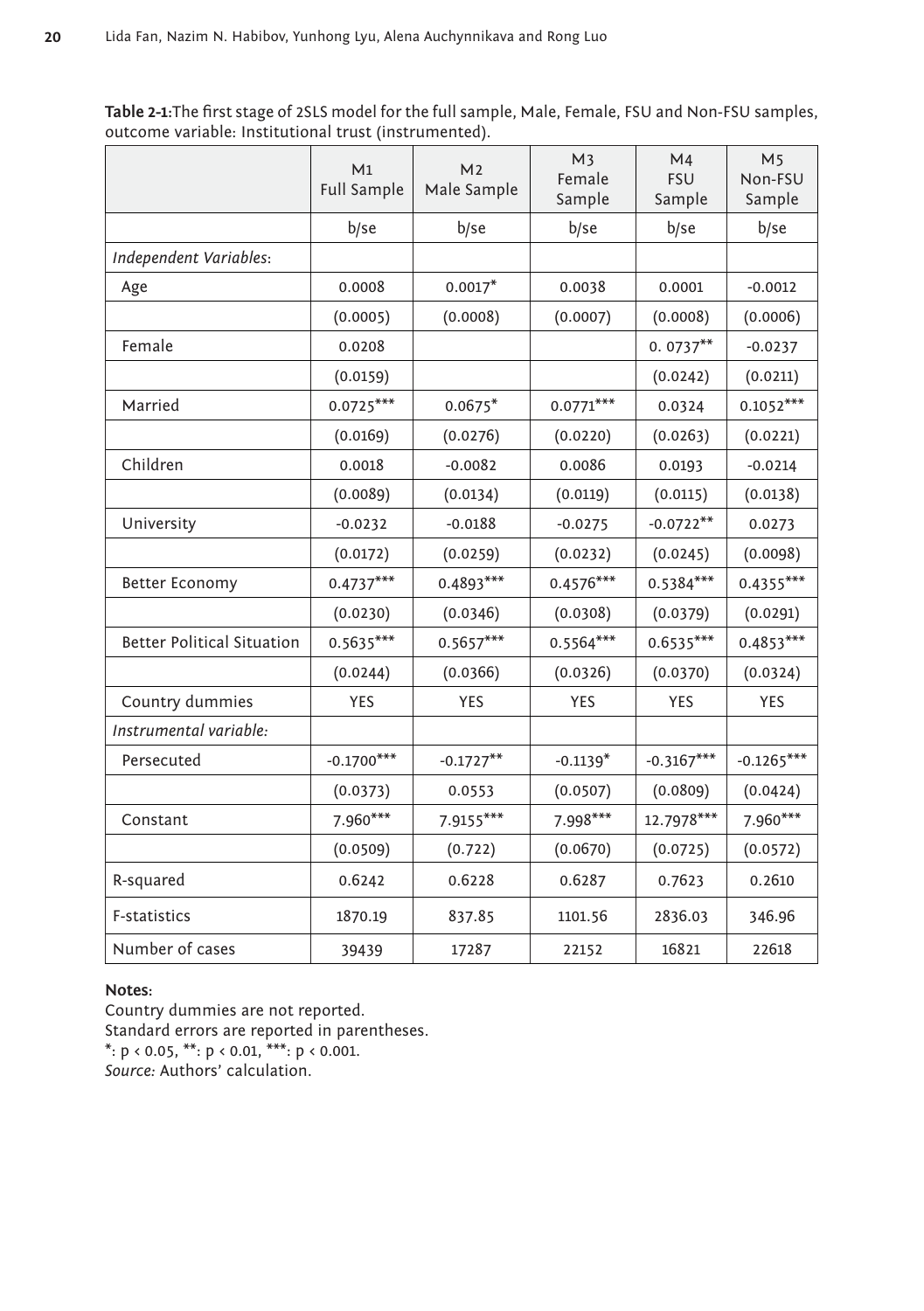**Table 2-2:** 2SLS for the full sample, Male, Female, FSU and Non-FSU samples, outcome variable: Entrepreneurship.

|                                                      | M1<br>Full Sample | M <sub>2</sub><br>Male<br>Sample | M <sub>3</sub><br>Female<br>Sample | M4<br><b>FSU</b><br>Sample | M <sub>5</sub><br>Non-FSU<br>Sample |
|------------------------------------------------------|-------------------|----------------------------------|------------------------------------|----------------------------|-------------------------------------|
|                                                      | b/se              | b/se                             | b/se                               | b/se                       | b/se                                |
| Independent Variables:<br><b>Institutional Trust</b> | $-0.2961***$      | $-0.3821**$                      | $-0.3380*$                         | $-0.2462**$                | $-0.3322*$                          |
|                                                      | (0.0791)          | (0.1421)                         | (0.1709)                           | (0.0835)                   | (0.1296)                            |
| Age                                                  | $-0.0004$         | $-0.0003$                        | $-0.0004$                          | $-0.0008**$                | $-0.0000$                           |
|                                                      | (0.0002)          | (0.0004)                         | (0.0003)                           | (0.0002)                   | (0.0003)                            |
| Female                                               | $-0.0635***$      |                                  |                                    | $-0.0428***$               | $-0.0838***$                        |
|                                                      | (0.0060)          |                                  |                                    | (0.0102)                   | (0.0087)                            |
| Married                                              | $0.0441***$       | $0.0620***$                      | $0.0413**$                         | $0.0322***$                | $0.0559***$                         |
|                                                      | (0.0083)          | (0.0155)                         | (0.0156)                           | (0.0090)                   | (0.0160)                            |
| Number of Children                                   | $0.0089**$        | 0.0099                           | 0.0072                             | $0.0100*$                  | 0.0056                              |
|                                                      | (0.0032)          | (0.0061)                         | (0.0048)                           | (0.0041)                   | (0.0060)                            |
| University                                           | $0.0396***$       | $0.0483***$                      | $0.0310**$                         | 0.0175                     | $0.0657***$                         |
|                                                      | (0.0065)          | (0.0119)                         | (0.0102)                           | (0.0100)                   | (0.0098)                            |
| Better Economy                                       | $0.1367***$       | $0.1913**$                       | 0.1443                             | $0.1096*$                  | $0.1514***$                         |
|                                                      | (0.0382)          | (0.0709)                         | (0.0789)                           | (0.0467)                   | (0.0573)                            |
| <b>Better Political Situation</b>                    | $0.1691***$       | $0.2136**$                       | $0.1943*$                          | $0.1716***$                | $0.1588*$                           |
|                                                      | (0.0454)          | (0.0820)                         | (0.0958)                           | (0.0558)                   | (0.0641)                            |
| Country dummies                                      | <b>YES</b>        | <b>YES</b>                       | <b>YES</b>                         | <b>YES</b>                 | YES                                 |
| Constant                                             | $2.5278***$       | $3.2018***$                      | $2.7997*$                          | $3.3373**$                 | $2.8057***$                         |
|                                                      | (0.6265)          | (1.1179)                         | (1.3617)                           | (1.0669)                   | (1.0276)                            |
| Wald Test                                            | 605.93***         | $174.74*$                        | 205.94***                          | 410.08***                  | 237.38***                           |
| Endogeneity test                                     |                   |                                  |                                    |                            |                                     |
| Durbin Test                                          | 39.46***          | $24.27***$                       | $16.13***$                         | $18.21***$                 | $22.98***$                          |
| Wu-Hausman Test                                      | 39.46***          | $24.26***$                       | $16.12***$                         | $18.21***$                 | $22.99***$                          |
| Number of cases                                      | 39439             | 17287                            | 22152                              | 16821                      | 22618                               |

#### **Notes:**

Country dummies are not reported. Standard errors are reported in parentheses.  $*$ :  $p < 0.05$ ,  $**$ :  $p < 0.01$ ,  $**$ :  $p < 0.001$ . *Source:* Authors' calculation.